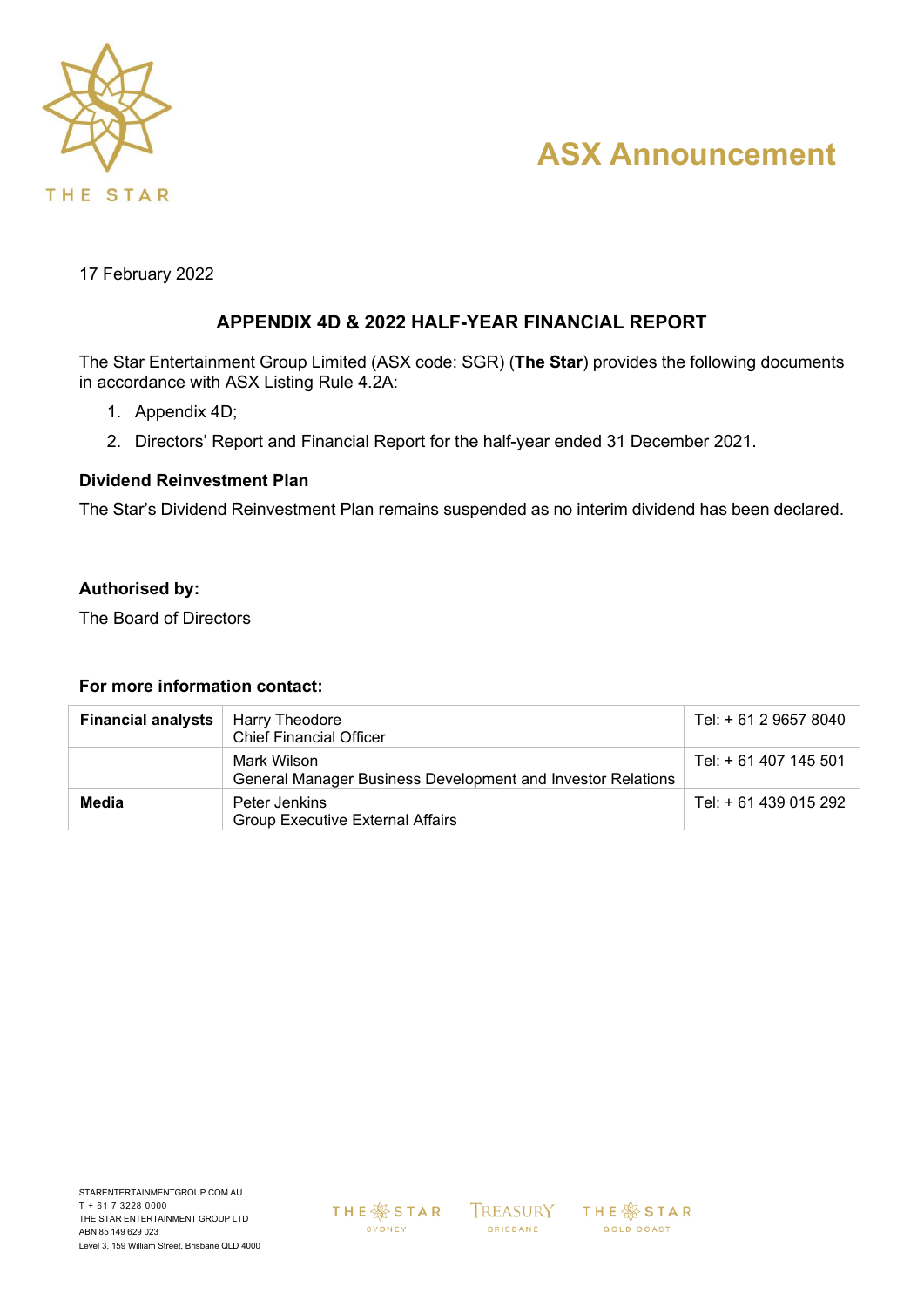### **Appendix 4D**

**Financial Report**

#### **for the half year ended 31 December 2021**

#### **1. Results for announcement to the market**

#### **(all comparisons to the half year ended 31 December 2020)**

The Appendix 4D should be read in conjunction with The Star Entertainment Group Limited's audited Directors' Report and Financial Report for the year ended 30 June 2021 lodged with the Australian Securities Exchange (ASX) on 19 August 2021.

| Results in accordance with Australian Accounting Standards                    |                                                         |                   | <b>Current period</b><br>\$m                           | % change          |
|-------------------------------------------------------------------------------|---------------------------------------------------------|-------------------|--------------------------------------------------------|-------------------|
| Revenue from ordinary activities                                              |                                                         |                   | 577.1                                                  | $(22.2\%)$        |
| Loss from ordinary activities after tax attributable to members of the parent | (74.2)                                                  | (249.3%)          |                                                        |                   |
| Net loss after tax for the period attributable to members of the parent       |                                                         |                   | (74.2)                                                 | (249.3%)          |
|                                                                               | <b>Current Period</b><br>Normalised <sup>1</sup><br>\$m | % change          | <b>Current Period</b><br>Statutory <sup>2</sup><br>\$m | % change          |
| Revenue                                                                       | 575.8                                                   | (21.5%)           | 577.1                                                  | $(22.2\%)$        |
| Earnings before interest, tax, depreciation and<br>lamortisation              | 29.4                                                    | $(87.0\%)$        | 30.7                                                   | $(86.8\%)$        |
| Depreciation and amortisation                                                 | (103.1)                                                 | $(2.6\%)$         | (103.1)                                                | $(2.6\%)$         |
| Earnings before interest, tax and significant items                           | (73.7)                                                  | N.M. $4$          | (72.4)                                                 | N.M. <sup>4</sup> |
| Share of associates' profits                                                  | (6.6)                                                   | 407.7%            | (6.6)                                                  | 407.7%            |
| Net interest expense                                                          | (22.9)                                                  | $(14.9\%)$        | (22.9)                                                 | $(14.9\%)$        |
| Significant items (net of tax) $3$                                            | N/A                                                     |                   | (1.4)                                                  | $(92.1\%)$        |
| Income tax expense                                                            | 29.5                                                    | N.M. <sup>4</sup> | 29.1                                                   | N.M. <sup>4</sup> |
| Net profit after tax                                                          | (73.7)                                                  | N.M. <sup>4</sup> | (74.2)                                                 | N.M. <sup>4</sup> |

<sup>1</sup> Normalised results reflect the underlying performance of the business as they remove the inherent win rate volatility of the International VIP Rebate business. Normalised results are adjusted using an average win rate of 1.35% on actual turnover, taxes and revenue share commissions. It does not include adjustments to doubtful debts. Normalised earnings exclude significant items.

 $^2$  Statutory results disclose revenues and expenses at actual win rates and include significant items.

 $^3$  Significant items include one-off COVID-19 related expenditure, accounting for software change, business interruption and Crown merger costs, disposal of jet and dispute settlement.

<sup>4</sup> Movement not meaningful.

| 2. Dividend information                                        | <b>Current period</b> | <b>Previous</b><br>corresponding period |
|----------------------------------------------------------------|-----------------------|-----------------------------------------|
| Interim fully franked dividend declared (amount per share) $1$ | N/A                   | N/A                                     |
| <b>Record Date</b>                                             | N/A                   | N/A                                     |
| Date Pavable                                                   | N/A                   | N/A                                     |

 $^1$  No interim dividend was declared for the period ended 31 December 2021. In accordance with terms associated with the waiver of covenants at 30 June 2020 from debt providers, no further cash dividends will be paid until gearing, which represents the ratio of net debt to 12 month trailing statutory EBITDA, is below 2.5 times.

#### **Dividend reinvestment plan**

The key terms of The Star Entertainment Group Limited's dividend reinvestment plan (DRP) in operation for the interim dividend are:

| The last date for receipt of election notices for the dividend reinvestment plan is: | N/A                   |                                         |
|--------------------------------------------------------------------------------------|-----------------------|-----------------------------------------|
| 3. Net tangible assets per share                                                     | <b>Current period</b> | <b>Previous</b><br>corresponding period |
| Net tangible asset backing per ordinary share <sup>1</sup>                           | \$1.77                | \$1.81                                  |

 $^1$  Excludes Right-of-use assets.

Additional Appendix 4D disclosures and other significant information may be found in The Star Entertainment Group Limited's Directors' Report and Financial Report for the half year ended 31 December 2021, and the media release lodged with the ASX on 17 February 2022.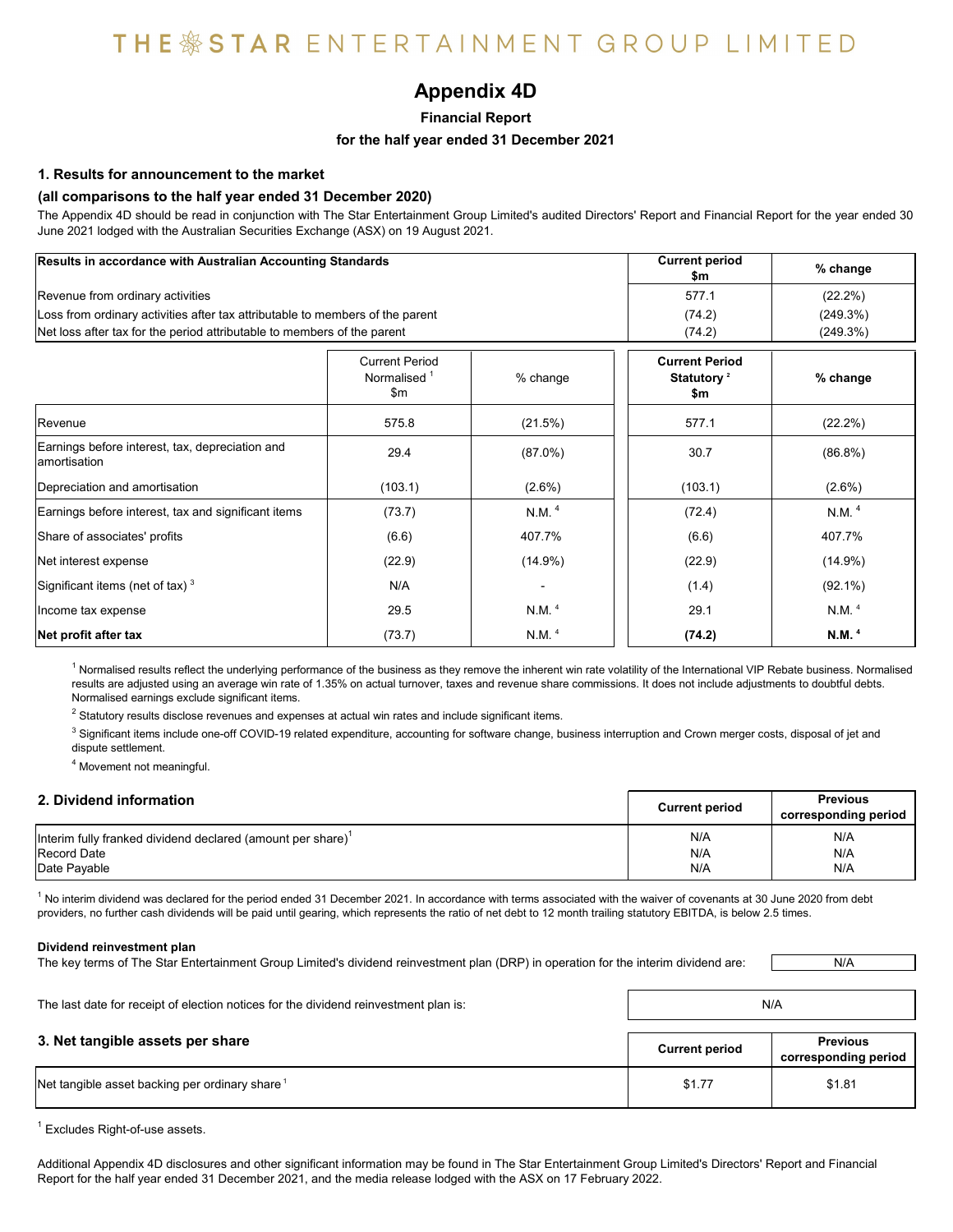# THE \*STAR ENTERTAINMENT GROUP LIMITED

# **The Star Entertainment Group Limited**

A.C.N. 149 629 023

ASX Code: SGR

## **and its controlled entities**

**Directors' Report and Financial Report for the half year ended 31 December 2021**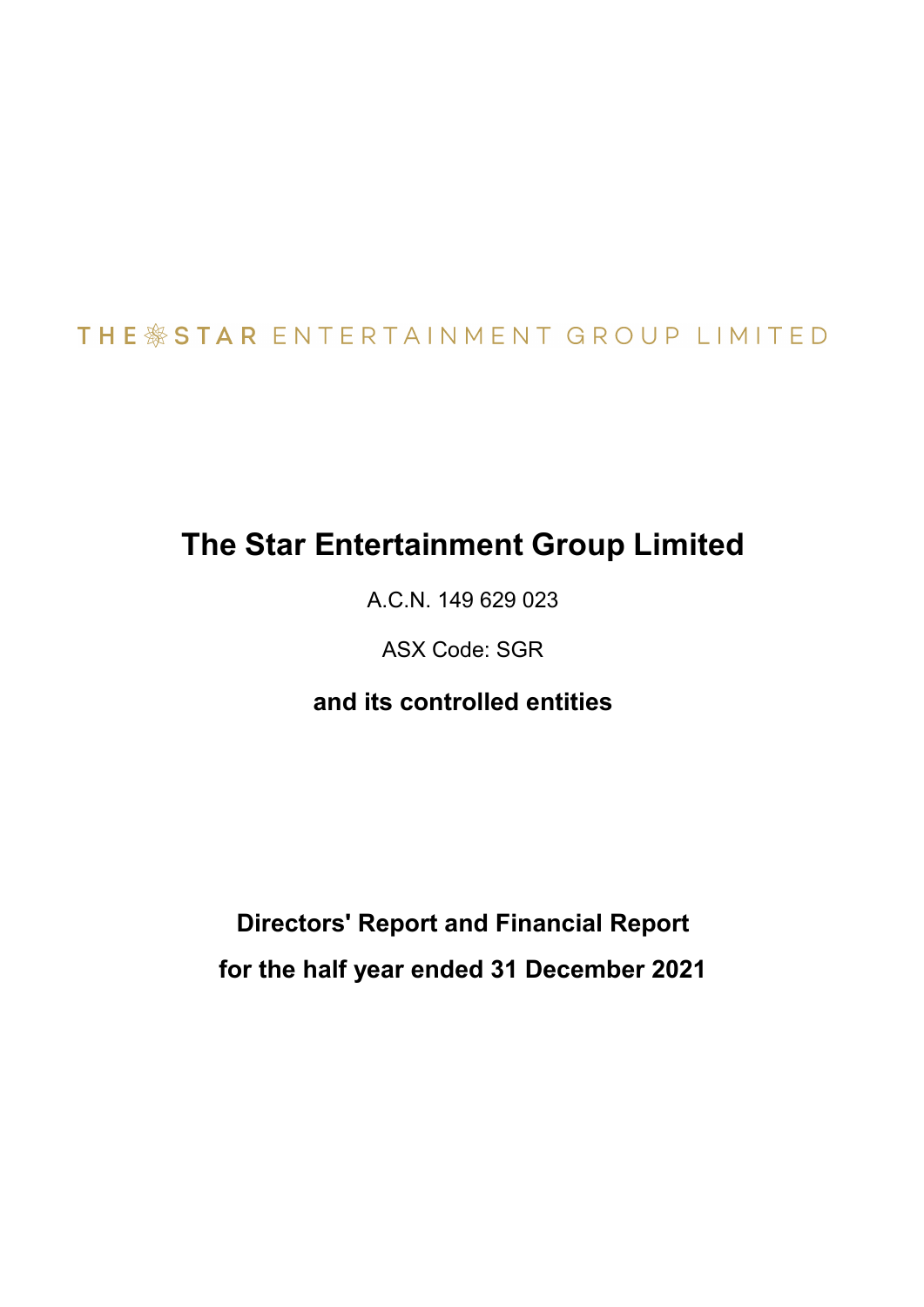## THE \* STAR ENTERTAINMENT GROUP LIMITED

### For the half year ended 31 December 2021

### **Contents**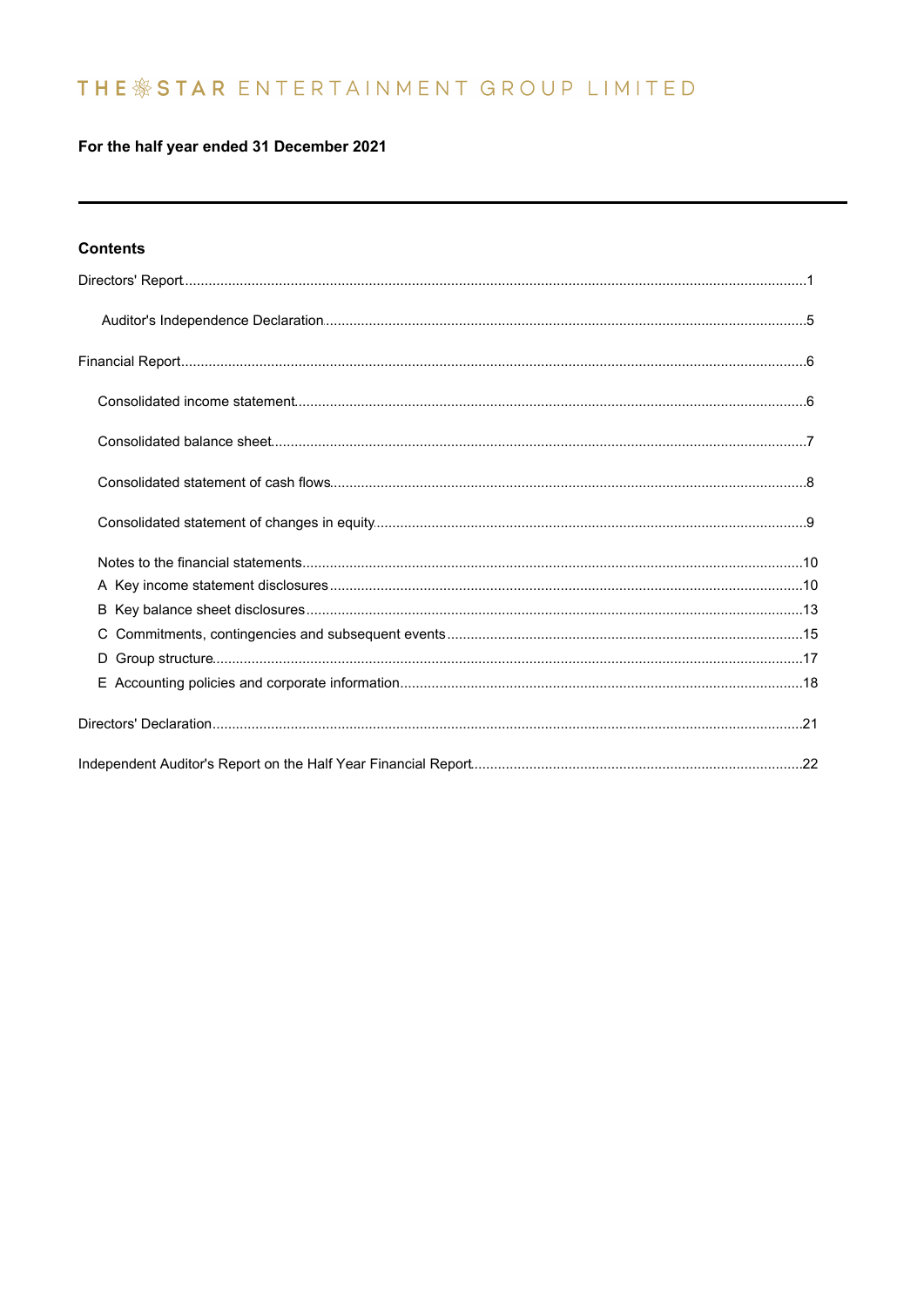### **For the half year ended 31 December 2021**

The Directors of The Star Entertainment Group Limited (the *Company*) submit their report for the consolidated entity comprising the Company and its controlled entities (collectively referred to as the Group) in respect of the half year ended 31 December 2021.

### **1. Directors**

The names and titles of the Company's Directors in office during the half year ended 31 December 2021 and until the date of this report are set out below. Directors were in office for this entire period.

| <b>Directors</b>        |                                               |
|-------------------------|-----------------------------------------------|
| John O'Neill AO         | <b>Chairman and Non-Executive Director</b>    |
| <b>Matt Bekier</b>      | Managing Director and Chief Executive Officer |
| Gerard Bradley AO       | Non-Executive Director                        |
| Ben Heap                | Non-Executive Director                        |
| Katie Lahey AM          | Non-Executive Director                        |
| Sally Pitkin AO         | Non-Executive Director                        |
| <b>Richard Sheppard</b> | Non-Executive Director                        |

### **2. Principal activities**

The principal activities of the Group are the management of integrated resorts with gaming, entertainment and hospitality services.

The Group operates The Star Sydney *(Sydney*), The Star Gold Coast (*Gold Coast*) and Treasury Brisbane (*Brisbane*). The Group also manages the Gold Coast Convention and Exhibition Centre on behalf of the Queensland Government and invests in a number of strategic joint ventures.

The Group holds casino licences to operate its properties: The Star Sydney, expiring in 2093; The Star Gold Coast, perpetual licence; Treasury Brisbane, perpetual licence that expires in 2070. The Group owns Broadbeach Island on which The Star Gold Coast casino is located.

### **3. Financial results and review of operations**

Group performance continued to be significantly impacted by COVID-19 in the current reporting period. The Sydney property was closed from 26 June to 11 October 2021 while the Queensland properties were both closed for up to twelve days during the reporting period. Fluctuating spatial distancing requirements, domestic border closures and other COVID-19 related health orders constrained domestic visitation. International border closures continue to substantially reduce the International VIP Rebate business. Overall, earnings before interest, tax, depreciation and amortisation (*EBITDA*) (excluding significant items) of \$30.7 million was down 86.8% on the pcp. Normalised EBITDA of \$29.4 million was down 87.0%. Statutory and normalised results for the current period are largely consistent given the limited International VIP Rebate business revenue.

Net statutory revenue of \$577.1 million was down 22.2% on the prior comparative period (*pcp*), primarily due to the aforementioned COVID-19 closures and restrictions. Sydney performed strongly post re-opening on 11 October 2021, with revenue up 29% on pcp. Queensland had stable revenues when open despite the domestic and international border closures and COVID-19 restrictions.

Operating expenses (excluding significant items) of \$400.6 million were up 23.6% on pcp. Excluding the impact of the \$57.7 million JobKeeper benefit in the pcp, operating expenses are up 4.9%. This reflects investment in maintaining overall staffing levels and an operating footprint to position the business for the re-opening and increased costs due to staff shortages, staff absenteeism and other additional COVID-19 related operating restrictions. Additional investment was also made into regulatory, compliance and responsible gambling functions, including costs associated with the ongoing AUSTRAC and ILGA reviews. Government taxes and levies of \$145.8 million were down 20.8%, in line with the reduction in gaming revenue.

Depreciation and amortisation expense (excluding significant items) of \$103.1 million was down 2.6% on the pcp primarily due to the disposal of the second Bombardier Jet. Capital expenditure was well below depreciation and amortisation expense in the period, which along with the asset impairments and write-downs at 30 June 2021, has contributed to the reduced asset base for depreciation.

Finance costs (excluding significant items) of \$22.9 million are down 14.9% on pcp reflecting lower average drawn balances throughout the period.

Net loss after tax (*NLAT*) was \$74.2 million, down 249.3%, including significant items of \$1.4 million. Significant items include one-off COVID-19 related expenditure, accounting for software changes, business interruption and Crown merger costs, partially offset by gain on disposal of the second Bombardier Jet and settlement of supplier disputes. Refer to note A5 for more details of the Group's significant items.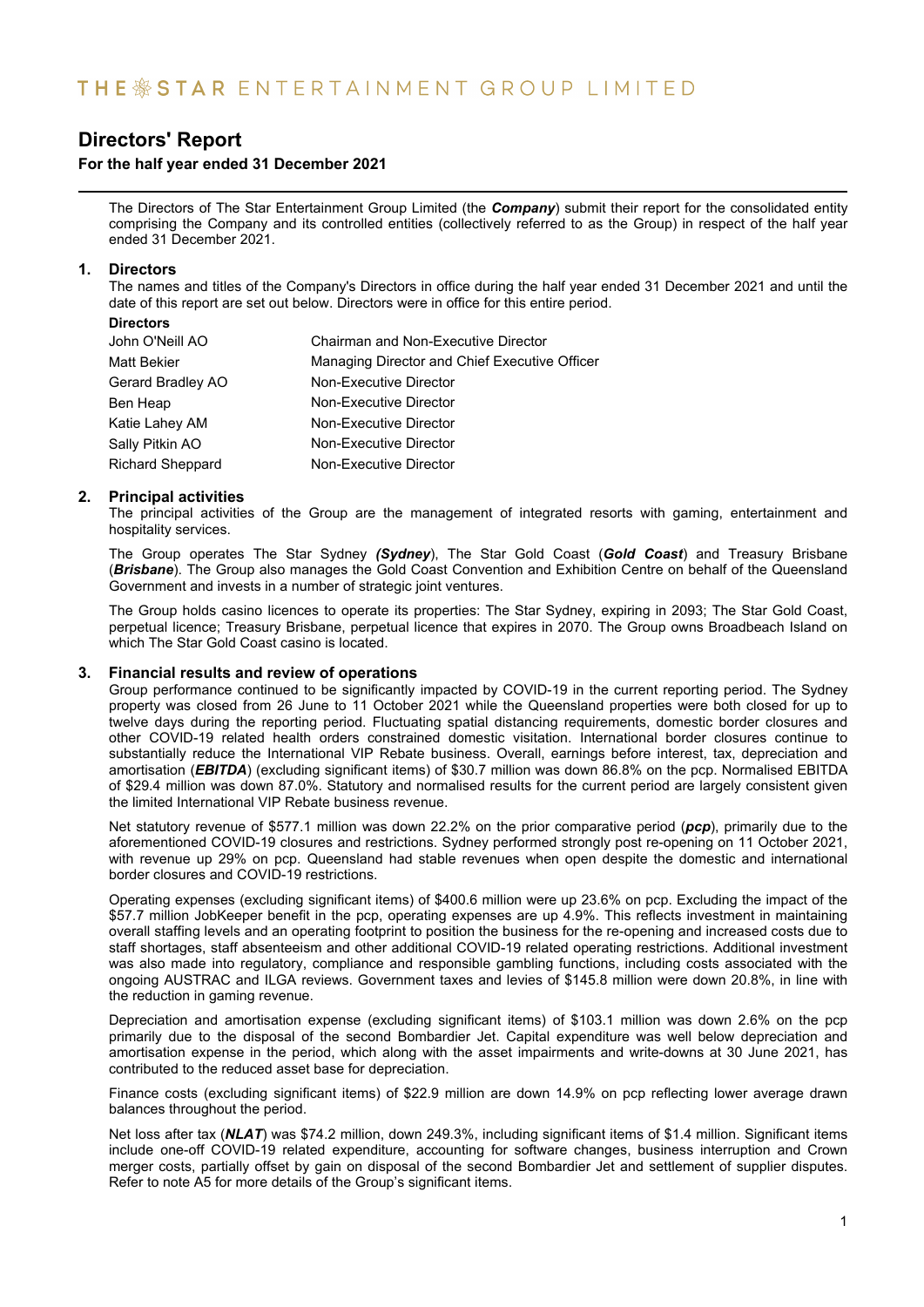### **For the half year ended 31 December 2021**

Net debt was \$1,223.2 million (30 June 2021: \$1,171.4 million) with \$419 million in undrawn facilities and a weighted average maturity of available facilities of 3.41 years. Gearing, representing net debt to trailing 12 months statutory EBITDA (excluding significant items), increased to 5.5x at 31 December 2021, given the property shutdowns during the reporting period. The Group obtained a complete waiver of debt financial covenants at 31 December 2021, and negotiated an amendment for 30 June 2022 testing, providing enhanced gearing and interest cover headroom. Current forecasts indicate the Group will satisfy debt covenants at both the 30 June 2022 and 31 December 2022 future testing dates, subject to COVID-19 related operating restrictions.

The Dorsett Gold Coast Hotel, located within the Gold Coast first tower, opened on 26 December 2021. The first tower construction is due to complete in 2H FY2022, with the Pool Club to open in February 2022 and the residential component of the development to complete in 4Q FY2022. Construction on the second tower, a \$400 million 63-storey mixed use tower, remains on schedule to open in FY2025, with continuing strong residential pre-sales.

In Brisbane, Destination Brisbane Consortium (*DBC*)'s development of QWB is continuing with 64% of the gross floor area built and fit out of the podium gaming floor commencing in the period. Approximately 6,000 square metres of floor space has been leased for luxury retail while the food and beverage leasing strategy is progressing well, with agreement for lease expected to be executed mid-2022. As disclosed in the FY2021 results, DBC have been advised by the builder of expected delays to its construction program. An anticipated progressive opening is currently expected in the middle of calendar 2023, previously late 2022. The construction contract has provision for liquidated damages payable on key milestones (as adjusted in accordance with the contract). Following correspondence received from the builder in January 2022, the builder has purported that it has a claim against DBC for additional costs, extensions of time and damages, which DBC disputes. DBC are holding discussions with the builder on an ongoing basis.

The Group comprises the following three operating segments:

- Sydney;
- Gold Coast; and
- Brisbane.

Refer to note A1 for more details of the financial performance of the Company's operating segments. The activities and drivers of the results for these operations are discussed below.

#### *Sydney*

Gross revenue, before commissions was \$240.3 million, down 39.5% on the pcp. Sydney was significantly impacted by the property closure from 26 June to 11 October 2021. Despite the lockdown, the property performed strongly post reopening on 11 October 2021, with domestic revenues up 28.0% on pcp. Non-gaming revenue also performed well, up 46.5% on pcp post re-opening, driven by reactivation of several hospitality venues. International VIP Rebate revenue decreased 87.9% due to the ongoing international border closures, with the pcp comprising international patrons who remained in Sydney following the border closures.

Gaming taxes and levies decreased 33.6%, in line with reduced volumes. Operating expenses (excluding significant items) increased 10.4% due to the non-recurring impact of the JobKeeper benefit in the pcp. Excluding this, operating expenses declined 9.5%. The operating costs in the period reflect the decision to pay staff for a significant part of the shutdown period.

EBITDA (before significant items) was a loss of \$24.0 million compared to earnings of \$112.8 million in the pcp.

The Sydney property is a major sponsor and participant in the Sydney Gay and Lesbian Mardi Gras, a Foundation Partner of the Australian Turf Club and participates in The Everest, the world's richest race on turf. It is also a sponsor of the Sydney Swans, New South Wales Rugby League (NSW Blues) and Sydney FC teams. The property also contributed to National Indigenous Culinary Institute and GIVIT during the reporting period.

#### *Gold Coast*

Gross revenue, before commissions was \$180.4 million, up 5.1% on the pcp, despite the COVID-19 property closure and other COVID-19 operating restrictions imposed in the period. Non-gaming revenue increased 35.1%, driven by the reactivation of hospitality venues throughout the property while domestic gaming was slightly down on pcp. Revenue performance represents strong weekend and holiday periods partially offset by softer performance in off-peak, given the lack of interstate visitation.

Gaming taxes and levies were down 0.8%, in line with reduced volumes. Operating expenses (excluding significant items) increased 42.7% on the pcp. Excluding the non-recurring JobKeeper benefit in the pcp, operating expenses increased 27.2% reflecting higher underlying activity levels, particularly non-gaming, higher staff costs and COVID-19 related costs. Costs in the pcp benefited from a deliberately slow ramp-up, which was not able to be replicated in the current period.

EBITDA (before significant items) was \$25.8 million, down 50.6% on the pcp.

The Star Gold Coast is a major sponsor of The Star Magic Millions Raceday and Carnival and is a partner of the TV Week Logie Awards, Gold Coast Titans and Gold Coast Suns. The property also contributed to various charities and not-for-profit organisations including Surf Life Saving Queensland, Currumbin Wildlife Hospital Foundation and GIVIT during the reporting period.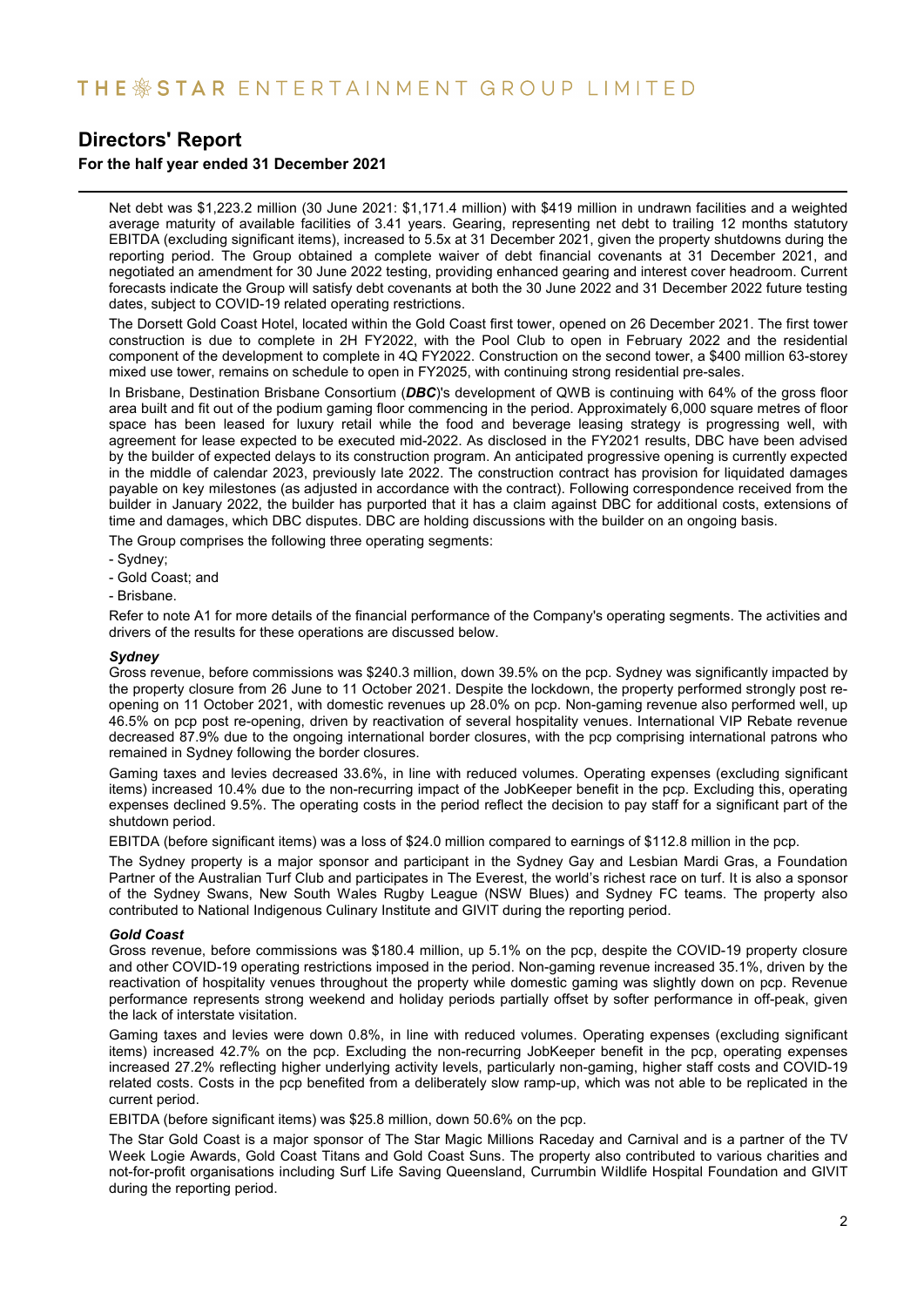### **For the half year ended 31 December 2021**

#### *Brisbane*

Gross revenue, before commissions was \$160.6 million, down 11.1% on the pcp. The property was impacted by shutdowns and more onerous COVID-19 related operating restrictions in the period.

Operating expenses (excluding significant items) increased 35.3% on the pcp. Excluding the non-recurring JobKeeper benefit in the pcp, operating expenses increased 19.1% reflecting higher underlying activity levels, particularly nongaming, COVID-19 related costs and investment in management capabilities ahead of the QWB opening.

EBITDA (before significant items) was \$28.9 million down 57.6% on the pcp.

The property is a platinum partner of the Brisbane Fashion Festival and has partnered with The Royal National Agricultural and Industrial Association of Queensland, Brisbane Portrait Prize and contributed to GIVIT during the reporting period.

### **4. Regulatory and other matters**

#### **AUSTRAC Enforcement Investigation**

As announced on 7 June 2021, the Company was informed by AUSTRAC's Regulatory Operations Team that it has identified potential serious non-compliance by The Star Pty Limited *(The Star Sydney*) with the Australian Anti-Money Laundering and Counter-Terrorism Financing Act 2006 (AML/CTF Act) and the Anti-Money Laundering and Counter-Terrorism Financing Rules Instrument 2007 (No.1) (*AML/CTF Rules*).

The potential non-compliance includes concerns regarding ongoing customer due diligence, adopting and maintaining an AML/CTF Program and compliance with Part A of that Program. These concerns have been identified in the course of a compliance assessment which was commenced by AUSTRAC in September 2019. The compliance assessment focused on The Star Sydney's management of customers identified as high risk and politically exposed persons. The matter has been referred to AUSTRAC's Enforcement Team, who will conduct an enforcement investigation.

As announced on 14 January 2022, the Group has subsequently been advised by AUSTRAC that it has expanded the scope of its investigation to other entities within the Group. AUSTRAC advised that it will request information and documents from the Group as part of its investigation. AUSTRAC also advised that it has not made a decision regarding the appropriate regulatory response that it may apply to the Group, including whether or not enforcement action will be taken.

The Group takes its anti-money laundering obligations very seriously and will continue to fully co-operate with AUSTRAC in relation to its requests for information and documents and the investigation. While there is a prospect that AUSTRAC may take enforcement action, whether it will remains uncertain, as does the type of that enforcement action, including whether a financial penalty is involved.

#### **Independent Liquor & Gaming Authority Review**

As announced on 14 September 2021, the Group was advised by the Independent Liquor & Gaming Authority (*ILGA*) that Mr Adam Bell SC is undertaking the next regular review of The Star Sydney's casino operations in accordance with the Casino Control Act 1992 (NSW).

On 19 October 2021, ILGA advised, following advice from Mr Bell, that the review would include public hearings on matters including but not limited to the Group's maintenance and administration of systems to counter money laundering and infiltration by organised crime.

The public hearings are expected to commence in March 2022. The publicly available report is expected to be provided to ILGA by 30 June 2022. The terms of reference for the review are publicly available on the NSW Government Liquor & Gaming website at www.liquorandgaming.nsw.gov.au.

#### **GST Amended Assessments**

On 11 August 2021 the Group received amended assessments from the Australian Taxation Office *(ATO*) in respect of a dispute for the period October 2013 to August 2017 (inclusive) in relation to the GST treatment of rebates paid to junket operators for The Star Pty Limited. The total in dispute for this period is approximately \$105.5 million (primary tax of \$81.9 million and interest of \$23.6 million). During 1H FY2022 the Group paid \$40.9 million as a deposit to the ATO during the dispute process. The deposit is held as a current other asset on the balance sheet.

On 6 September 2021 the Group filed an application for judicial review with the Federal Court in relation to the interest assessment and on 5 October 2021 lodged an objection against the primary assessments with the ATO.

The Group considers that it has paid the correct amount of tax and will pursue all available avenues of objection (including, if necessary, court proceedings) to the amended assessments.

#### **5. Earnings per share (EPS)**

Basic EPS for the period was (7.8) cents (31 December 2020: 5.3 cents), down 247.2% on pcp. Diluted EPS was (7.8) cents (31 December 2020: 5.2 cents).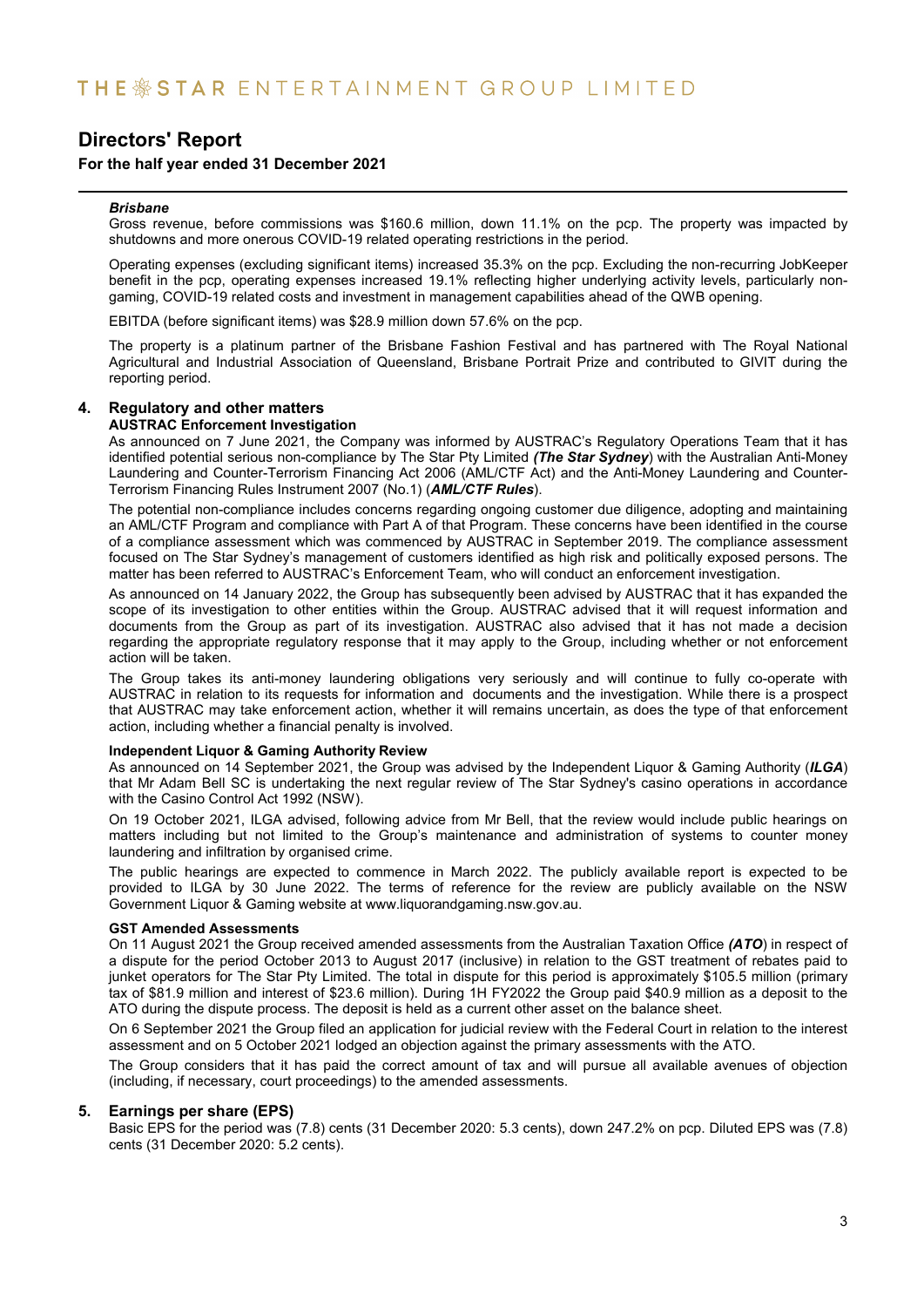### **For the half year ended 31 December 2021**

### **6. Dividends**

The Group remains committed to maintaining a balance sheet that positions it for post-COVID-19 recovery. No interim dividend was declared, given the continuing impacts of COVID-19 on the Group and in accordance with the conditions of debt covenant waivers at 30 June 2020 which restrict further cash dividends from being paid until the Group's gearing, which represents the ratio of net debt to 12 month trailing statutory EBITDA, is below 2.5 times.

### **7. Significant events after the end of the half year**

Other than those events that have already been disclosed in this report or elsewhere in the Interim Financial Report, there have been no other significant events occurring after 31 December 2021 and up to the date of this report that have materially affected or may materially affect the Group's operations, the results of those operations or the Group's state of affairs.

### **8. Rounding of amounts**

The Star Entertainment Group Limited is a company of the kind specified in the Australian Securities and Investments Commission's *ASIC Corporations (Rounding in Financial/Directors' Reports) Instrument 2016/191*. In accordance with that Instrument, amounts in the Interim Financial Report and the Directors' Report have been rounded to the nearest hundred thousand dollars unless specifically stated to be otherwise.

### **9. Auditor's independence declaration**

Attached is a copy of the auditor's independence declaration provided under section 307C of the *Corporations Act 2001 (Cth)* in relation to the audit of the Financial Report for the half year ended 31 December 2021. The auditor's independence declaration forms part of this Directors' Report.

This report has been signed in accordance with a resolution of Directors.

hrdreill

**John O'Neill AO** Chairman Sydney 17 February 2022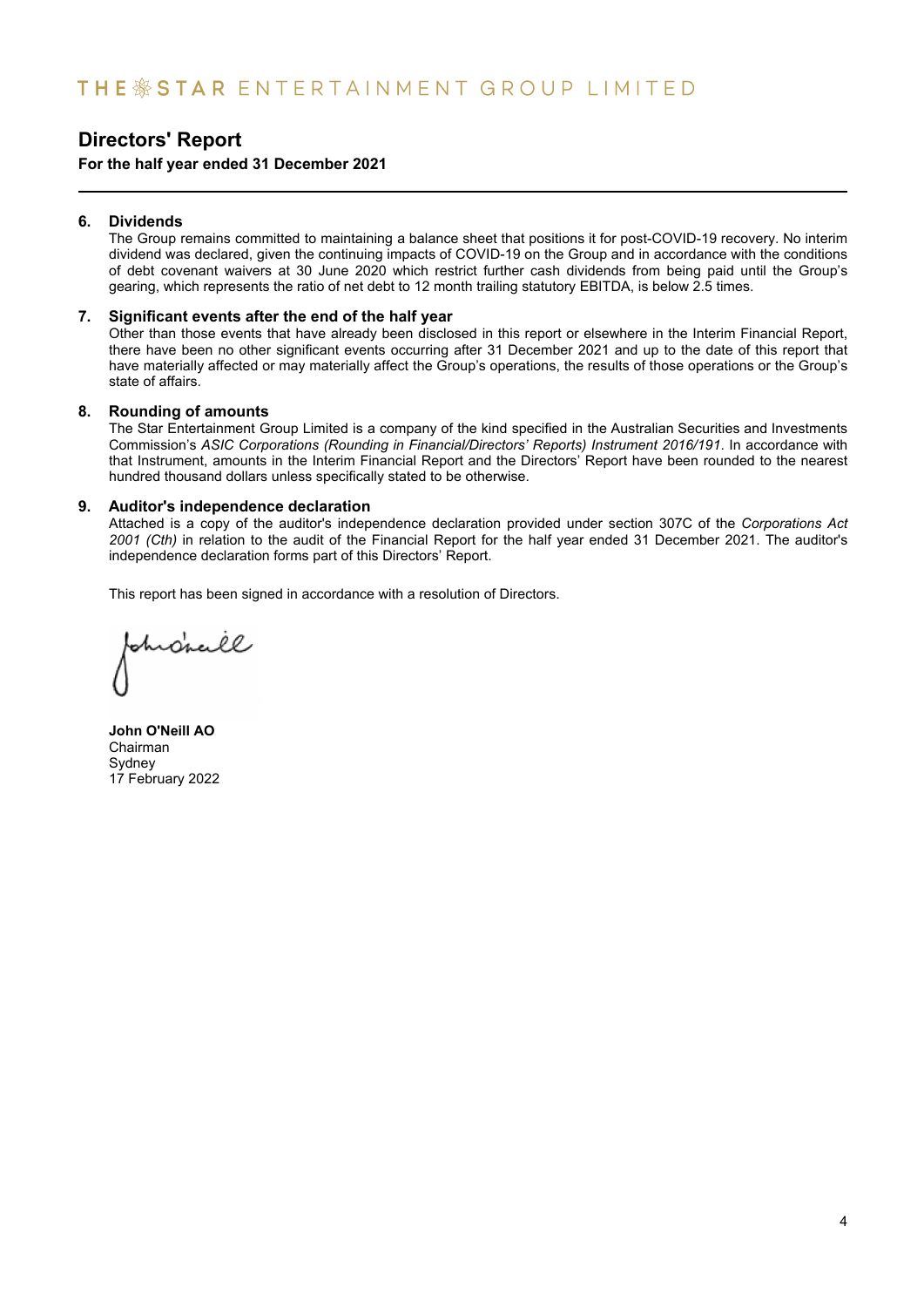

Ernst & Young 200 George Street Sydney NSW 2000 Australia GPO Box 2646 Sydney NSW 2001 Tel: +61 2 9248 5555 Fax: +61 2 9248 5959 ey.com/au

### Auditor's Independence Declaration to the Directors of The Star **Entertainment Group Limited**

As lead auditor for the review of the half-year financial report of The Star Entertainment Group Limited for the half-year ended 31 December 2021, I declare to the best of my knowledge and belief, there have been:

- a. No contraventions of the auditor independence requirements of the *Corporations Act 2001* in relation to the review;
- b. No contraventions of any applicable code of professional conduct in relation to the review; and
- c. No non-audit services provided that contravene any applicable code of professional conduct in relation to the review.

This declaration is in respect of The Star Entertainment Group Limited and the entities it controlled during the financial period.

Ennet 3

Ernst & Young

Glegan Illo

Megan Wilson Partner 17 February 2022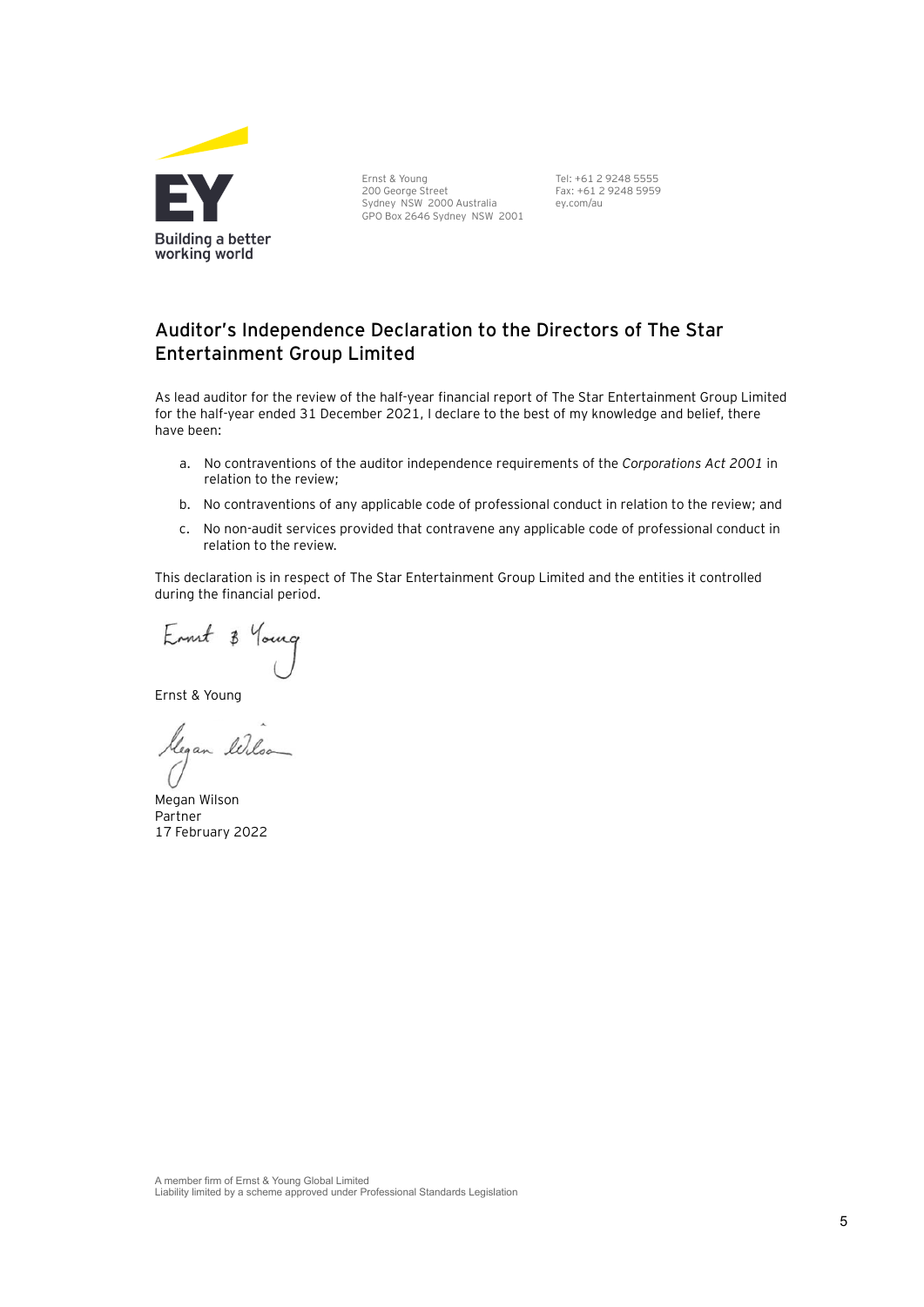## THE SSTAR ENTERTAINMENT GROUP LIMITED

## **Financial Report**

### **Consolidated income statement**

**For the half year ended 31 December 2021**

|                                                                                                    |                | <b>December</b><br>2021 | <b>December</b><br>2020<br>Restated* |
|----------------------------------------------------------------------------------------------------|----------------|-------------------------|--------------------------------------|
|                                                                                                    | <b>Note</b>    | \$m                     | \$m                                  |
| Revenue                                                                                            | A2             | 577.1                   | 741.4                                |
| Other income                                                                                       | A <sub>3</sub> | 14.4                    |                                      |
| Government taxes and levies                                                                        |                | (145.8)                 | (184.1)                              |
| <b>Employment costs</b>                                                                            | A <sub>3</sub> | (277.4)                 | (219.6)                              |
| Depreciation, amortisation and impairment                                                          |                | (103.1)                 | (109.4)                              |
| Cost of sales                                                                                      |                | (28.6)                  | (27.0)                               |
| Property costs                                                                                     |                | (27.4)                  | (27.4)                               |
| Advertising and promotions                                                                         |                | (24.9)                  | (23.5)                               |
| Other expenses                                                                                     |                | (56.6)                  | (44.2)                               |
| Share of net loss of associate and joint venture entities accounted for<br>using the equity method | D <sub>2</sub> | (6.6)                   | (1.3)                                |
| (Loss)/earnings before interest and income tax (LBIT/EBIT)                                         |                | (78.9)                  | 104.9                                |
| Net finance costs                                                                                  |                | (25.0)                  | (31.2)                               |
| (Loss)/profit before income tax (LBT/PBT)                                                          |                | (103.9)                 | 73.7                                 |
| Income tax benefit/(expense)                                                                       |                | 29.7                    | (24.0)                               |
| Net (loss)/profit after tax (NLAT/NPAT)                                                            |                | (74.2)                  | 49.7                                 |
| Other comprehensive income/(loss)<br>Items that may be reclassified subsequently to profit or loss |                |                         |                                      |
| Change in fair value of cash flow hedges taken to equity, net of tax                               |                | 8.6                     | (10.8)                               |
| Total comprehensive (loss)/income for the period                                                   |                | (65.6)                  | 38.9                                 |
| Earnings per share:                                                                                |                |                         |                                      |
| Basic earnings per share                                                                           |                | $(7.8)$ cents           | 5.3 cents                            |
| Diluted earnings per share                                                                         |                | $(7.8)$ cents           | 5.2 cents                            |

*The above consolidated income statement should be read in conjunction with accompanying notes.* 

*\* Comparatives have been restated due to a change in the Software-as-a-Service (SaaS) arrangements accounting policy which was adopted at 30 June 2021 (refer to note E).*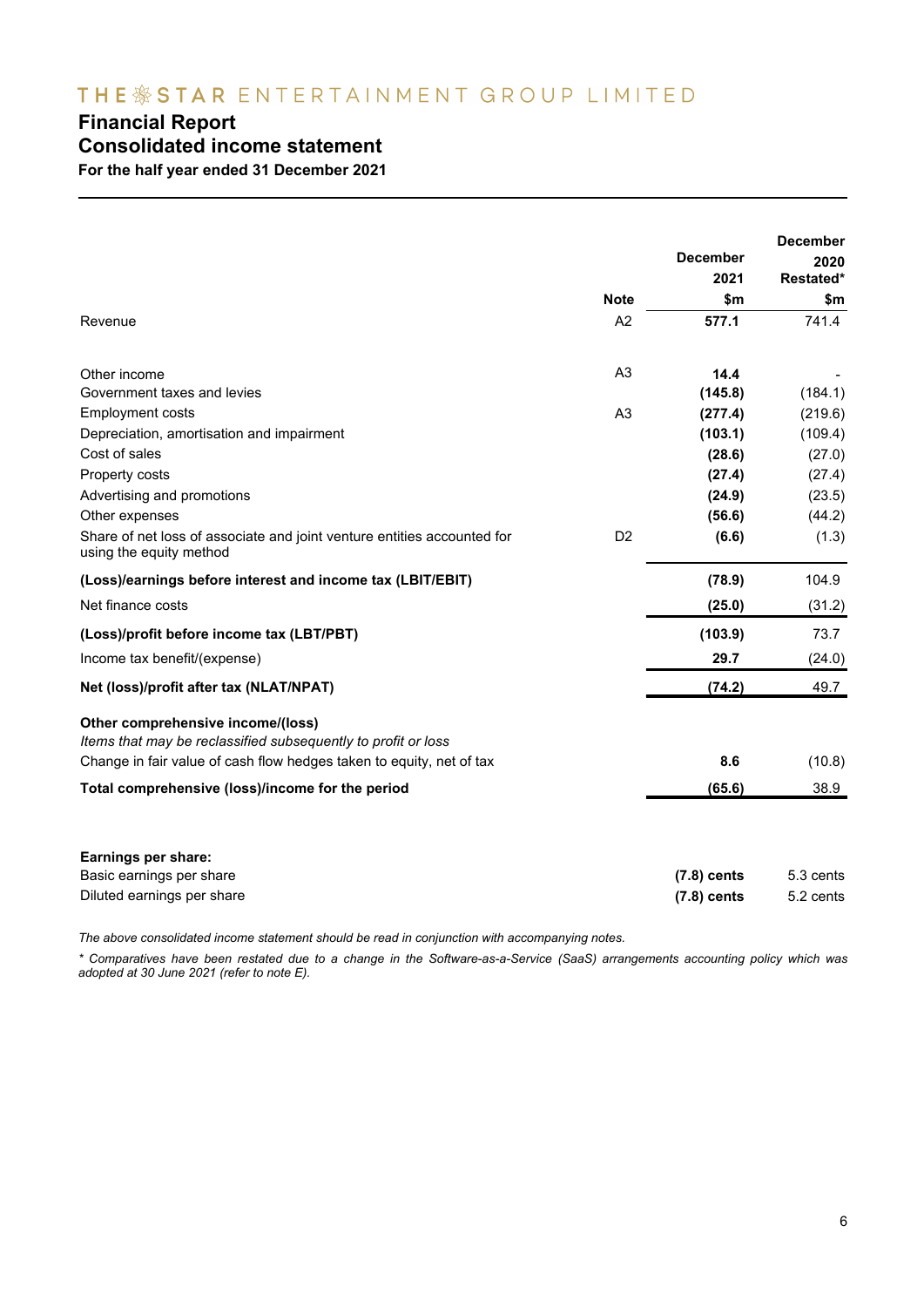## THE \*STAR ENTERTAINMENT GROUP LIMITED

## **Consolidated balance sheet**

**For the half year ended 31 December 2021**

|                                                    |                | <b>December</b><br>2021 | June<br>2021<br>Restated* |
|----------------------------------------------------|----------------|-------------------------|---------------------------|
|                                                    | <b>Note</b>    | \$m                     | \$m                       |
| <b>ASSETS</b>                                      |                |                         |                           |
| Cash and cash equivalents                          |                | 100.8                   | 67.9                      |
| Trade and other receivables                        |                | 20.8                    | 23.3                      |
| Inventories                                        |                | 17.1                    | 15.2                      |
| Income tax receivable                              |                | 9.3                     |                           |
| Derivative financial instruments                   | <b>B1</b>      | 2.7                     | 2.9                       |
| Asset held for sale                                |                |                         | 30.6                      |
| Other assets                                       |                | 81.8                    | 23.8                      |
| <b>Total current assets</b>                        |                | 232.5                   | 163.7                     |
| Property, plant and equipment                      |                | 2,664.9                 | 2,695.4                   |
| Intangible assets                                  |                | 1,825.6                 | 1,831.4                   |
| Derivative financial instruments                   | <b>B1</b>      | 35.0                    | 13.9                      |
| Investment in associate and joint venture entities | D <sub>2</sub> | 636.2                   | 631.7                     |
| Other assets                                       |                | 39.4                    | 37.2                      |
| <b>Total non current assets</b>                    |                | 5,201.1                 | 5,209.6                   |
| <b>TOTAL ASSETS</b>                                |                | 5,433.6                 | 5,373.3                   |
| <b>LIABILITIES</b>                                 |                |                         |                           |
| Trade and other payables                           |                | 215.7                   | 179.1                     |
| Interest bearing liabilities                       |                | 4.8                     | 6.8                       |
| Income tax payable                                 |                |                         | 1.0                       |
| Provisions                                         |                | 102.5                   | 94.5                      |
| Derivative financial instruments                   | <b>B1</b>      | 5.9                     | 5.6                       |
| Other liabilities                                  |                | 25.1                    | 23.5                      |
| <b>Total current liabilities</b>                   |                | 354.0                   | 310.5                     |
| Interest bearing liabilities                       |                | 1,396.1                 | 1,285.9                   |
| Deferred tax liabilities                           |                | 111.1                   | 134.3                     |
| <b>Provisions</b>                                  |                | 10.0                    | 10.0                      |
| Derivative financial instruments                   | <b>B1</b>      | 1.3                     | 8.0                       |
| Other liabilities                                  |                | 9.4                     | 9.8                       |
| <b>Total non current liabilities</b>               |                | 1,527.9                 | 1,448.0                   |
| <b>TOTAL LIABILITIES</b>                           |                | 1,881.9                 | 1,758.5                   |
| <b>NET ASSETS</b>                                  |                | 3,551.7                 | 3,614.8                   |
| <b>EQUITY</b>                                      |                |                         |                           |
| Share capital                                      | <b>B2</b>      | 3,170.5                 | 3,159.3                   |
| Retained earnings                                  |                | 376.1                   | 450.3                     |
| Reserves                                           |                | 5.1                     | 5.2                       |
| <b>TOTAL EQUITY</b>                                |                | 3,551.7                 | 3,614.8                   |
|                                                    |                |                         |                           |

*The above consolidated balance sheet should be read in conjunction with the accompanying notes.*

*\* Comparatives have been restated due to wage compliance underpayments (refer to note E).*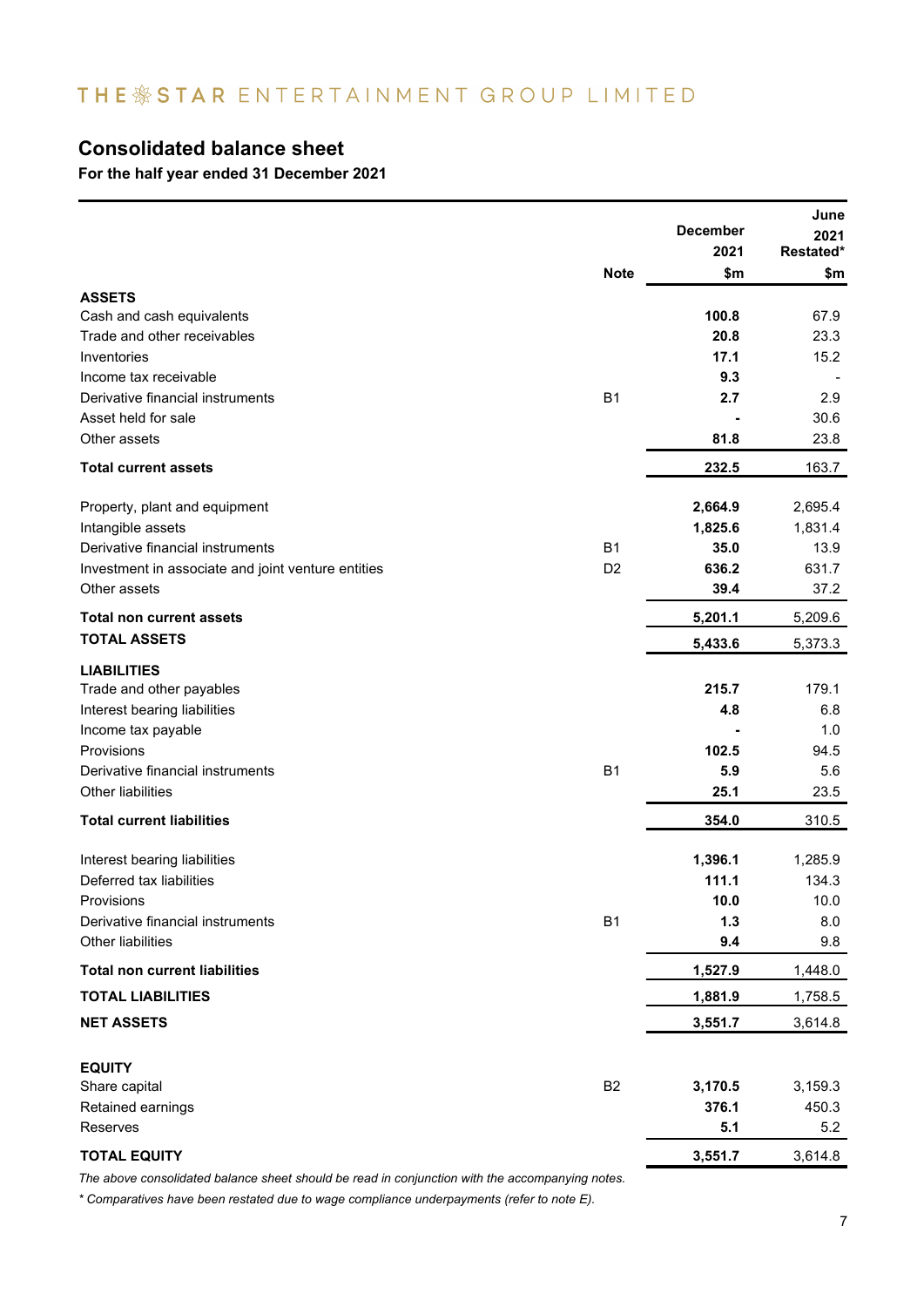## THE & STAR ENTERTAINMENT GROUP LIMITED

### **Consolidated statement of cash flows**

**For the half year ended 31 December 2021**

|                                                                 | <b>Note</b>    | <b>December</b><br>2021<br>\$m | <b>December</b><br>2020<br>Restated*<br>\$m |
|-----------------------------------------------------------------|----------------|--------------------------------|---------------------------------------------|
| Cash flows from operating activities                            |                |                                |                                             |
| Net cash receipts from customers (inclusive of GST)             |                | 612.9                          | 816.9                                       |
| Payments to suppliers and employees (inclusive of GST)          |                | (425.3)                        | (485.7)                                     |
| Payment of government levies, gaming taxes and GST              |                | (176.6)                        | (144.4)                                     |
| Income taxes paid                                               |                | (8.0)                          | (3.7)                                       |
| Receipt of government grants                                    |                |                                | 103.0                                       |
| Net cash inflow from operating activities                       |                | 3.0                            | 286.1                                       |
| Cash flows from investing activities                            |                |                                |                                             |
| Payments for property, plant, equipment and intangibles         |                | (66.3)                         | (50.5)                                      |
| Payments for investment in associate and joint venture entities | D <sub>2</sub> | (11.1)                         | (48.7)                                      |
| Proceeds from sale of property, plant and equipment             |                | 40.8                           | 4.3                                         |
| Net cash outflow from investing activities                      |                | (36.6)                         | (94.9)                                      |
| Cash flows from financing activities                            |                |                                |                                             |
| Proceeds from interest bearing liabilities                      |                | 375.9                          | 55.0                                        |
| Repayment of interest bearing liabilities                       |                | (277.0)                        | (196.0)                                     |
| Dividends paid                                                  | A <sub>4</sub> |                                | (75.1)                                      |
| Finance costs                                                   |                | (24.3)                         | (34.1)                                      |
| Proceeds from issue of shares                                   |                |                                | 75.0                                        |
| Purchase of treasury shares                                     |                | (1.9)                          |                                             |
| Disposal of treasury shares                                     |                |                                | 11.7                                        |
| Interest payment on lease liabilities                           |                | (1.8)                          | (1.9)                                       |
| Payment of lease liabilities                                    |                | (4.4)                          | (3.3)                                       |
| Net cash inflow/(outflow) from financing activities             |                | 66.5                           | (168.7)                                     |
| Net increase in cash and cash equivalents                       |                | 32.9                           | 22.5                                        |
| Cash and cash equivalents at beginning of the year              |                | 67.9                           | 66.1                                        |
| Cash and cash equivalents at end of the period                  |                | 100.8                          | 88.6                                        |

*The above consolidated statement of cash flows should be read in conjunction with the accompanying notes.*

*\* Comparatives have been restated due to a change in the Software-as-a-Service (SaaS) arrangements accounting policy which was adopted at 30 June 2021 (refer to note E).*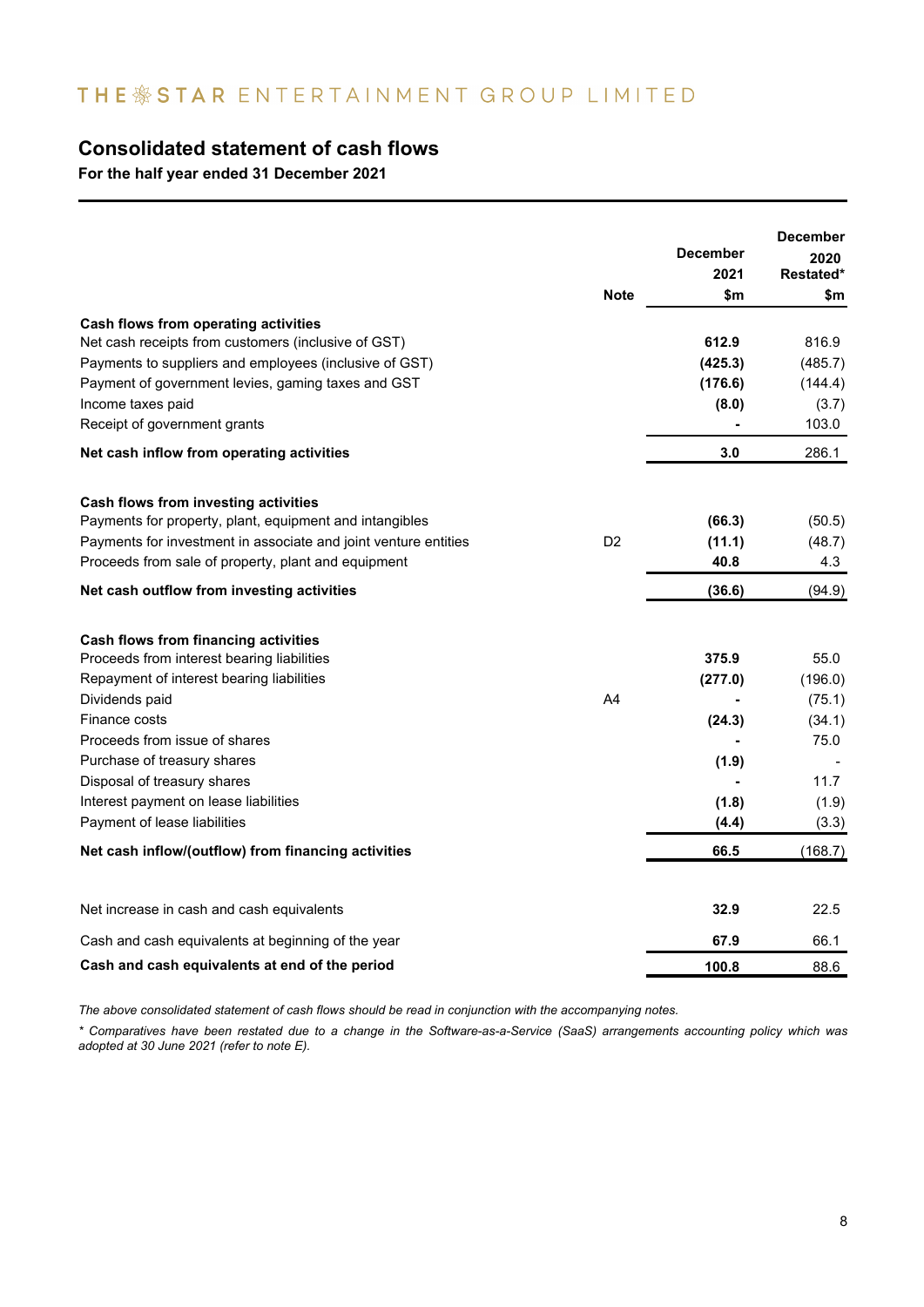## THE \*STAR ENTERTAINMENT GROUP LIMITED

### **Consolidated statement of changes in equity**

**For the half year ended 31 December 2021**

|                                                    |                | Ordinary<br>shares | <b>Treasury</b><br>shares    | <b>Retained</b><br>earnings | <b>Hedging</b><br>reserve | Cost of<br>hedging<br>reserve | <b>Share based</b><br>payment<br>reserve | Total   |
|----------------------------------------------------|----------------|--------------------|------------------------------|-----------------------------|---------------------------|-------------------------------|------------------------------------------|---------|
|                                                    | <b>Note</b>    | \$m                | \$m                          | \$m                         | \$m                       | \$m                           | \$m                                      | \$m     |
| 2022                                               |                |                    |                              |                             |                           |                               |                                          |         |
| Balance at 1 July 2021 Restated*                   |                | 3,177.9            | (18.6)                       | 450.3                       | (21.4)                    | 1.6                           | 25.0                                     | 3,614.8 |
| Loss for the year                                  |                |                    |                              | (74.2)                      | $\overline{\phantom{a}}$  | $\overline{\phantom{0}}$      |                                          | (74.2)  |
| Other comprehensive loss                           |                |                    | ٠                            |                             | 6.4                       | 2.2                           |                                          | 8.6     |
| <b>Total comprehensive income</b>                  |                |                    |                              | (74.2)                      | 6.4                       | 2.2                           |                                          | (65.6)  |
| Purchase of treasury shares                        | <b>B2</b>      |                    | (1.9)                        |                             |                           |                               |                                          | (1.9)   |
| Shares allocated to settle employee share programs | <b>B2</b>      | ٠                  | 13.1                         |                             | ۰                         |                               |                                          | 13.1    |
| Employee share based payments                      |                |                    | $\blacksquare$               |                             |                           |                               | (8.7)                                    | (8.7)   |
| <b>Balance at 31 December 2021</b>                 |                | 3,177.9            | (7.4)                        | 376.1                       | (15.0)                    | 3.8                           | 16.3                                     | 3,551.7 |
| 2021 Restated*                                     |                |                    |                              |                             |                           |                               |                                          |         |
| Balance at 1 July 2020                             |                | 3,069.7            | (18.9)                       | 392.4                       | (16.6)                    | 3.2                           | 16.8                                     | 3,446.6 |
| Profit for the year                                |                |                    |                              | 49.7                        |                           |                               |                                          | 49.7    |
| Issue of share capital                             | <b>B2</b>      | 108.2              |                              |                             |                           |                               |                                          | 108.2   |
| Other comprehensive income                         |                |                    | $\qquad \qquad \blacksquare$ | $\overline{\phantom{0}}$    | (6.9)                     | (3.9)                         | $\blacksquare$                           | (10.8)  |
| <b>Total comprehensive income</b>                  |                | 108.2              | $\overline{\phantom{0}}$     | 49.7                        | (6.9)                     | (3.9)                         | $\overline{\phantom{0}}$                 | 147.1   |
| Purchase of treasury shares                        | <b>B2</b>      |                    | (12.0)                       |                             |                           |                               |                                          | (12.0)  |
| Disposal of treasury shares                        | B <sub>2</sub> | $\blacksquare$     | 11.7                         |                             |                           |                               |                                          | 11.7    |
| Shares allocated to settle employee share programs | <b>B2</b>      | $\blacksquare$     | 0.6                          |                             |                           |                               | $\blacksquare$                           | 0.6     |
| Employee share based payments                      |                |                    |                              |                             |                           |                               | 6.6                                      | 6.6     |
| <b>Balance at 31 December 2020</b>                 |                | 3,177.9            | (18.6)                       | 442.1                       | (23.5)                    | (0.7)                         | 23.4                                     | 3,600.6 |

*The above consolidated statement of changes in equity should be read in conjunction with the accompanying notes.*

*\* Comparatives have been restated due to a change in the Software-as-a-Service (SaaS) arrangements accounting policy which was adopted at 30 June 2021 and wage compliance underpayments (refer to note E) .*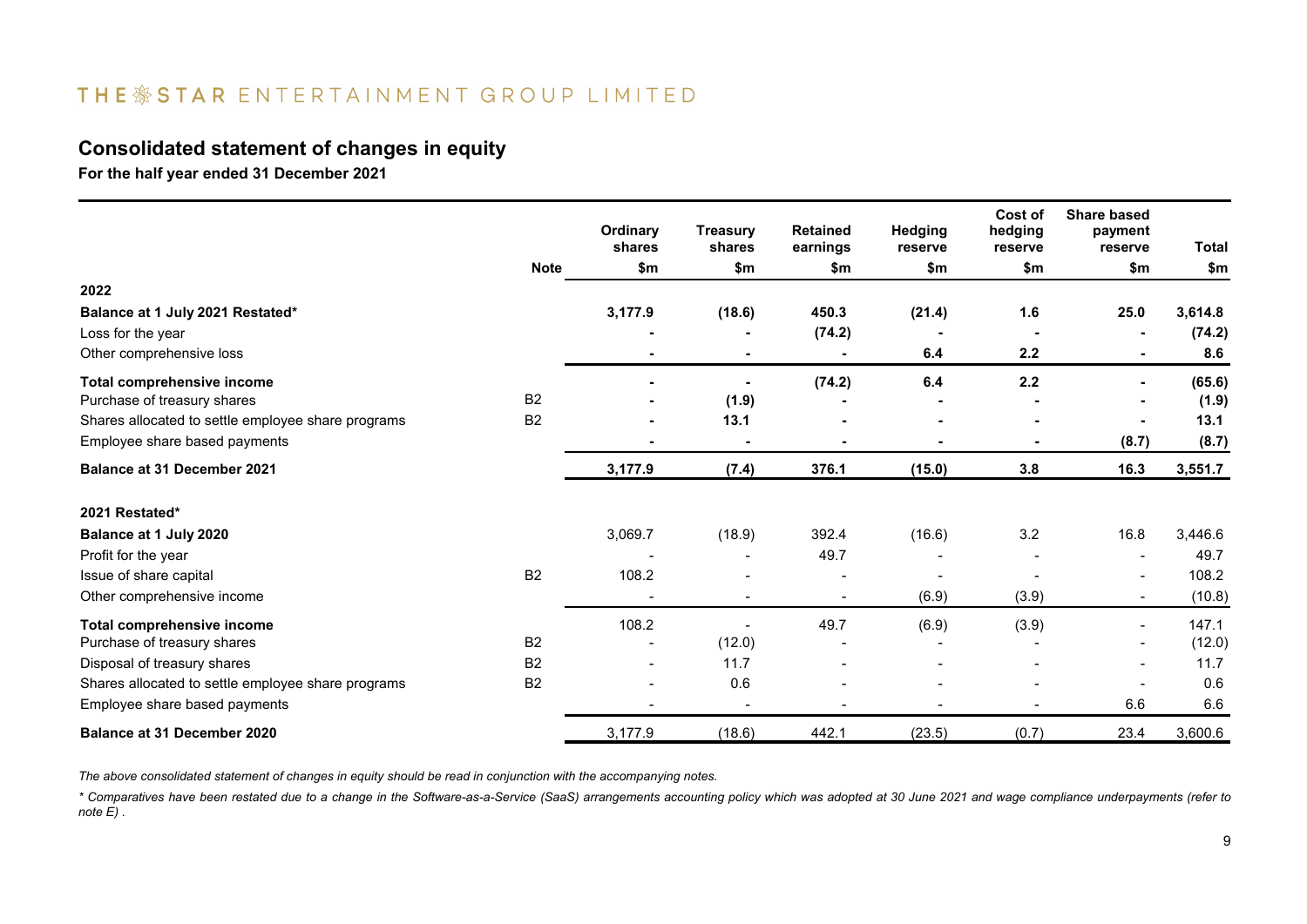**For the half year ended 31 December 2021**

### **A Key income statement disclosures**

### **A1 Segment information**

The Group's operating segments have been determined based on the internal management reporting structure and the nature of products and services provided by the Group. They reflect the business level at which financial information is provided to the executive decision makers, being the Managing Director and Chief Executive Officer and the Chief Financial Officer, for decision making regarding resource allocation and performance assessment.

The Group has three reportable segments:

**Sydney** Comprises The Star Sydney's casino operations, including hotels, restaurants, bars and other entertainment facilities.

**Gold Coast** Comprises The Star Gold Coast's casino operations, including hotel, theatre, restaurants, bars and other entertainment facilities.

**Brisbane** Comprises Treasury's casino operations, including hotel, restaurants and bars.

|                                                                                                        | Sydney        | <b>Gold Coast</b>        | <b>Brisbane</b>        | <b>Total</b>        |
|--------------------------------------------------------------------------------------------------------|---------------|--------------------------|------------------------|---------------------|
| For the half year ended 31 December 2021                                                               | \$m           | \$m                      | \$m                    | \$m                 |
| Gross revenues - VIP <sup>a</sup>                                                                      | 1.8           |                          |                        | 1.8                 |
| Gross revenues - domestic a                                                                            | 238.5         | 180.4                    | 160.6                  | 579.5               |
| <b>Segment revenue</b>                                                                                 | 240.3         | 180.4                    | 160.6                  | 581.3               |
| earnings<br>before<br>Segment<br>interest.<br>tax.<br>depreciation, amortisation and significant items | (24.0)        | 25.8                     | 28.9                   | 30.7                |
| <b>Depreciation and amortisation</b>                                                                   | 58.8          | 30.8                     | 13.5                   | 103.1               |
| <b>Capital expenditure</b>                                                                             | 26.9          | 33.5                     | 6.2                    | 66.6                |
|                                                                                                        |               |                          |                        |                     |
| For the half year ended 31 December 2020<br>Restated*                                                  | Sydney<br>\$m | <b>Gold Coast</b><br>\$m | <b>Brisbane</b><br>\$m | <b>Total</b><br>\$m |
| Gross revenues - VIP <sup>a</sup>                                                                      | 14.9          | 0.9                      | 0.6                    | 16.4                |
| Gross revenues - domestic a                                                                            | 382.6         | 170.8                    | 180.1                  | 733.5               |
| Segment revenue                                                                                        | 397.5         | 171.7                    | 180.7                  | 749.9               |
| Segment earnings before interest, tax, depreciation,<br>amortisation and significant items             | 112.8         | 52.2                     | 68.2                   | 233.2               |
| Depreciation and amortisation                                                                          | 60.4          | 30.9                     | 14.5                   | 105.8               |

a Total gross revenue is presented as the gross gaming win before player rebates and promotional allowances of \$4.2 million (31 December 2020: \$8.5 million).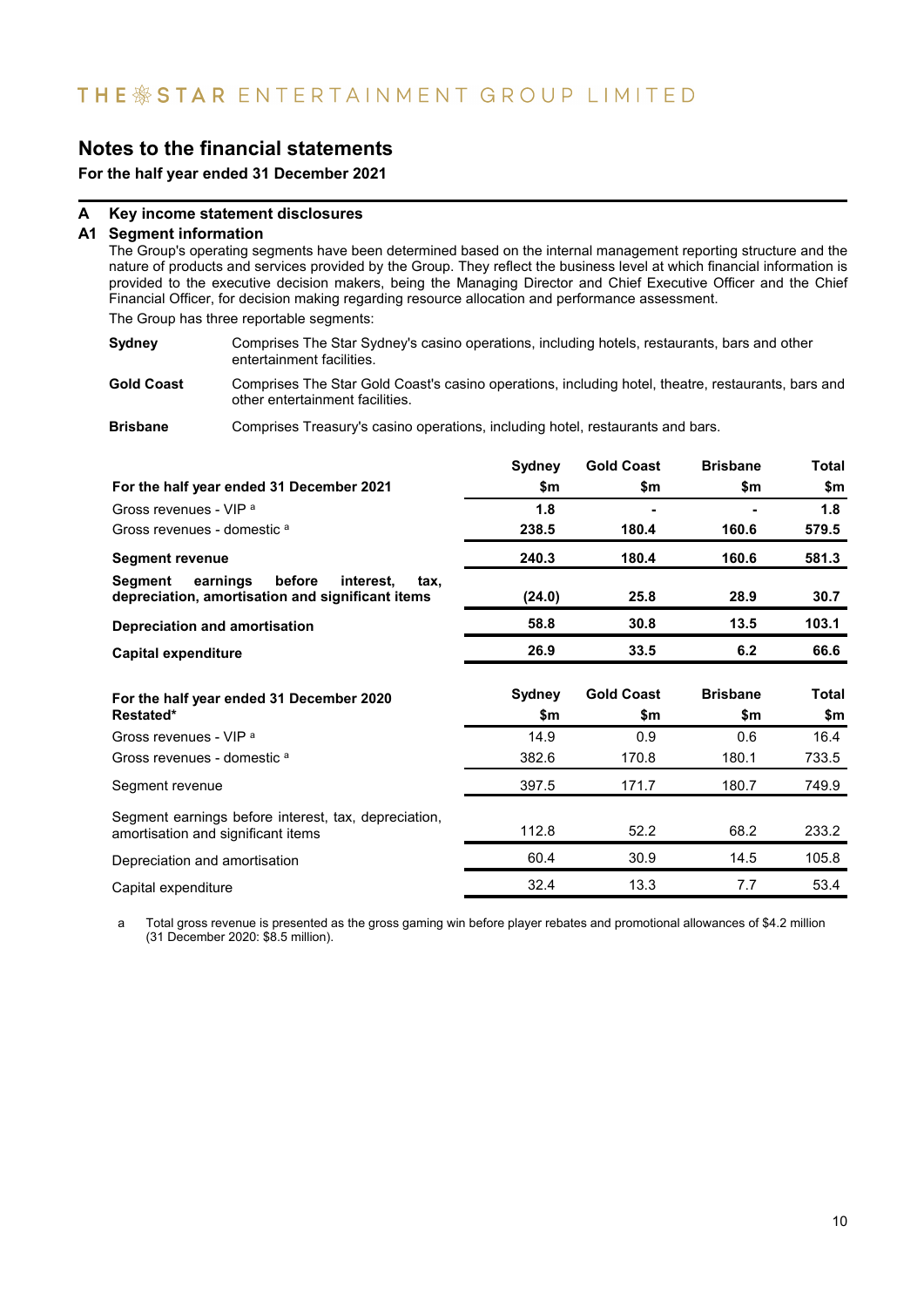**For the half year ended 31 December 2021**

|                                                                                                                       | <b>December</b><br>2021<br>\$m | <b>December</b><br>2020<br>Restated*<br>\$m |
|-----------------------------------------------------------------------------------------------------------------------|--------------------------------|---------------------------------------------|
| Reconciliation of reportable segment profit to profit before income tax                                               |                                |                                             |
| Segment earnings before interest, tax, depreciation, amortisation and<br>significant items                            | 30.7                           | 233.2                                       |
| Depreciation and amortisation                                                                                         | (103.1)                        | (105.8)                                     |
| Significant items (refer to note A5)                                                                                  | (2.0)                          | (25.5)                                      |
| Unallocated items:<br>Net finance costs                                                                               | (22.9)                         | (26.9)                                      |
| Share of net loss of associate and joint venture entities accounted for using<br>the equity method (refer to note D2) | (6.6)                          | (1.3)                                       |
| (Loss)/profit before income tax (LBT/PBT)                                                                             | (103.9)                        | 73.7                                        |

*\* Comparatives have been restated due to a change in the Software-as-a-Service (SaaS) arrangements accounting policy which was adopted at 30 June 2021 (refer to note E).* 

### **A2 Revenue**

| Total revenue | 577.1 | 741.4 |
|---------------|-------|-------|
| Other         | 3.0   | 4.7   |
| Non-gaming    | 162.7 | 159.4 |
| Gaming        | 411.4 | 577.3 |
|               |       |       |

### **A3 Other income and expenses**

**Other income**

Profit before income tax is stated after charging the following expenses and significant items:

| Net foreign exchange gain                                            | 0.1   |       |
|----------------------------------------------------------------------|-------|-------|
| Gain on disposal of assets                                           | 9.6   |       |
| Other                                                                | 4.7   |       |
|                                                                      | 14.4  |       |
| <b>Employment costs*</b>                                             |       |       |
| Salaries, wages, bonuses, redundancies and other benefits a          | 252.6 | 192.9 |
| Defined contribution plan expense (superannuation guarantee charges) | 20.5  | 21.2  |
| Share based payment expense                                          | 4.3   | 5.5   |
|                                                                      | 277.4 | 219.6 |

<sup>a</sup> The comparative amount is net of \$87.9 million of financial support provided by the Federal Government under the JobKeeper wage subsidy scheme. As a result of the JobKeeper subsidy, the Group received a \$57.7 million benefit towards salaries and wages expenses, for employees who had been stood up or were working reduced hours.

*\* Comparatives have been restated due to a change in the Software-as-a-Service (SaaS) arrangements accounting policy which was adopted at 30 June 2021 (refer to note E).*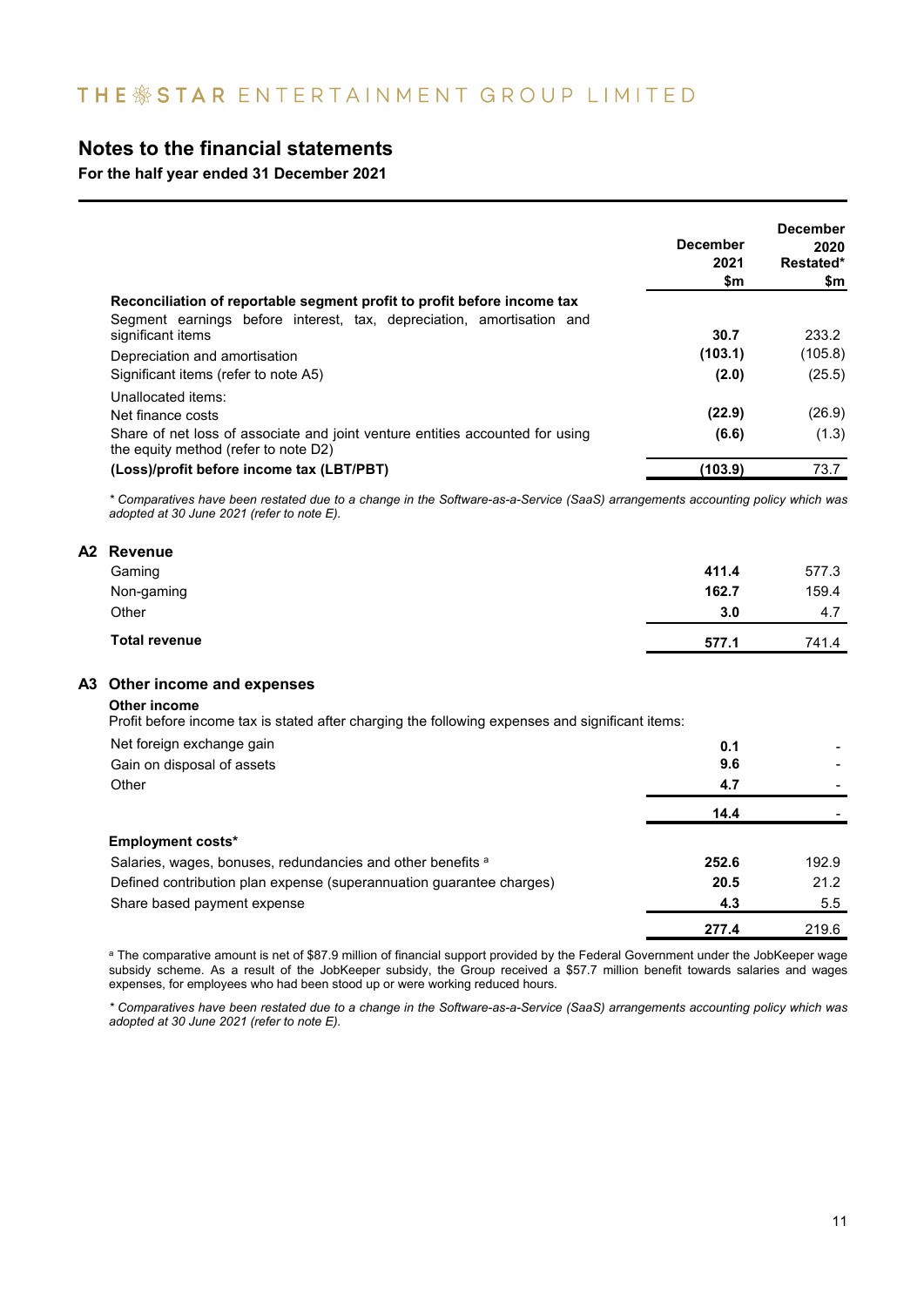**For the half year ended 31 December 2021**

### **A4 Dividends**

**The Group remains committed to maintaining a balance sheet that positions it for post-COVID-19 recovery. No interim dividend was declared, given the continuing impacts of COVID-19 on the Group and in accordance with the conditions of debt covenant waivers at 30 June 2020 which restricts further cash dividends from being paid until the Group's gearing, which represents the ratio of net debt to 12 month trailing statutory EBITDA, is below 2.5 times. December December**

|                                                                              | December       | DGCGIIDGI |
|------------------------------------------------------------------------------|----------------|-----------|
|                                                                              | 2021           | 2020      |
|                                                                              | \$m            | \$m       |
| Dividends declared and paid during the half year on ordinary shares          |                |           |
| Interim dividend paid during the period in respect of the half year ended 31 |                |           |
| December 2019 <sup>a</sup>                                                   | $\blacksquare$ | 75.1      |
|                                                                              |                |           |

a No interim dividend was declared for the half year ended 31 December 2021 and 31 December 2020 (2019: 10.5 cents per share fully franked was declared on 19 February 2020 and paid on 2 July 2020. The interim dividend payment was deferred from the original payment date of 1 April 2020 due to the exceptional circumstances associated with COVID-19 requiring the closure of the properties, and a revised Dividend Reinvestment Plan (DRP) which was fully underwritten by Credit Suisse Equities (Australia) Limited. On 2 July 2020, the Group issued 30,730,998 new shares to settle the interim dividend. Existing shareholders who elected to participate in the DRP received 6,849,977 new shares. In accordance with the underwriting agreement, Credit Suisse Equities (Australia) Limited received 23,881,021 new shares in exchange for \$75.1 million cash to fund the interim dividend cash payment.

### **A5 Significant items**

Profit before income tax (PBT) is stated after charging the following significant items:

| One-off COVID-19 related expenditure a         | 12.0  | 5.4   |
|------------------------------------------------|-------|-------|
| Accounting for software change b <sup>*</sup>  | 2.8   | 3.5   |
| Business Interruption and Crown Merger costs c | 1.1   |       |
| Disposal of Jet <sup>d</sup>                   | (9.2) |       |
| Dispute Settlement <sup>e</sup>                | (4.7) |       |
| Restructuring costs f                          |       | 13.0  |
| Impairment <sup>9</sup>                        |       | 3.6   |
| Net significant items                          | 2.0   | 25.5  |
| Tax on significant items                       | (0.6) | (7.7) |
| Significant items net of tax                   | 1.4   | 17.8  |

Comparatives have been restated due to a change in the Software-as-a-Service (SaaS) arrangements accounting policy which was adopted at 30 June 2021 (refer to note E).

a Incremental one-off COVID-19 related expenditure including support payments for employees impacted by property shutdowns and covenant amendment fees for COVID-19 affected loan facilities.

- b Software-as-a-Service (SaaS) arrangement project implementation costs. Major projects include the implementation of new payroll and customer management systems.
- c Business Interruption insurance claim and the proposed Crown Merger costs.
- d In September 2021, sale of the second Bombardier Jet was completed.
- e The Group settled a dispute with suppliers, resulting in recovery of \$4.7 million in funds in relation to combustible cladding claims.
- f Restructuring and redundancy costs relating to Group reorganisation as a result of the impact of COVID-19.
- g Impairment expense for write-down to fair value of asset held for sale at 31 December 2020.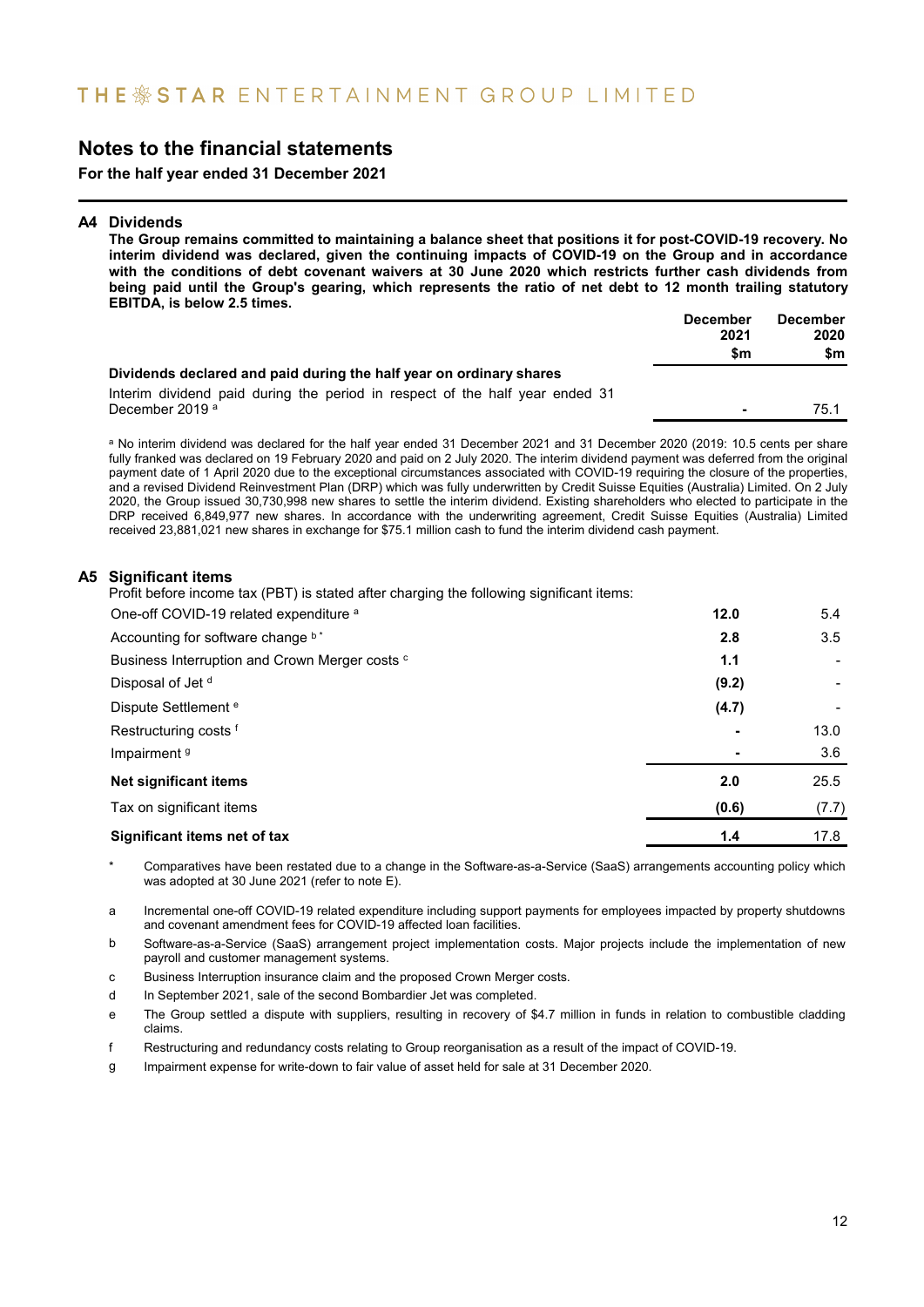**For the half year ended 31 December 2021**

### **B Key balance sheet disclosures**

### **B1 Derivative financial instruments**

*Interest rate swaps and cross currency swaps*

The fair value of cross currency contracts is calculated as the present value of expected future cash flows of these instruments. Key variables include market pricing data, discount rates and credit risk of the group or counterparty where relevant. Variables reflect those which would be used by the market participants to execute and value the instruments.

|                                | <b>December</b> | June |
|--------------------------------|-----------------|------|
|                                | 2021            | 2021 |
|                                | \$m             | \$m  |
| <b>Current assets</b>          |                 |      |
| Cross currency swaps           | 2.7             | 2.9  |
|                                | 2.7             | 2.9  |
| Non current assets             |                 |      |
| Cross currency swaps           | 34.2            | 13.7 |
| Interest rate swaps            | 0.8             | 0.2  |
|                                | 35.0            | 13.9 |
| <b>Current liabilities</b>     |                 |      |
| Cross currency swaps           | 3.7             | 2.9  |
| Interest rate swaps            | 2.2             | 2.7  |
|                                | 5.9             | 5.6  |
| <b>Non current liabilities</b> |                 |      |
| Cross currency swaps           |                 | 4.3  |
| Interest rate swaps            | $1.3$           | 3.7  |
|                                | $1.3$           | 8.0  |
| <b>Net financial assets</b>    | 30.5            | 3.2  |

*Valuation of derivatives and other financial instruments*

The valuation of derivatives and financial instruments is based on market conditions at the balance sheet date. The value of the instrument fluctuates on a daily basis and the actual amounts realised may differ materially from their value at the balance sheet date.

*Financial Instruments - fair value hierarchy*

The fair value of the Group's financial assets and financial liabilities approximates their carrying value as at the balance sheet date.

There are various methods available in estimating the fair value of a financial instrument. The methods comprise:

Level 1 the fair value is calculated using quoted prices in active markets.

- Level 2 the fair value is estimated using inputs other than quoted prices included in Level 1 that are observable for the asset or liability, either directly (as prices) or indirectly (derived from prices).
- Level 3 the fair value is estimated using inputs for the asset or liability that are not based on observable market data.

All of the Group's derivative financial instruments are valued using the Level 2 valuation techniques, being observable inputs. There have been no transfers between levels during the period.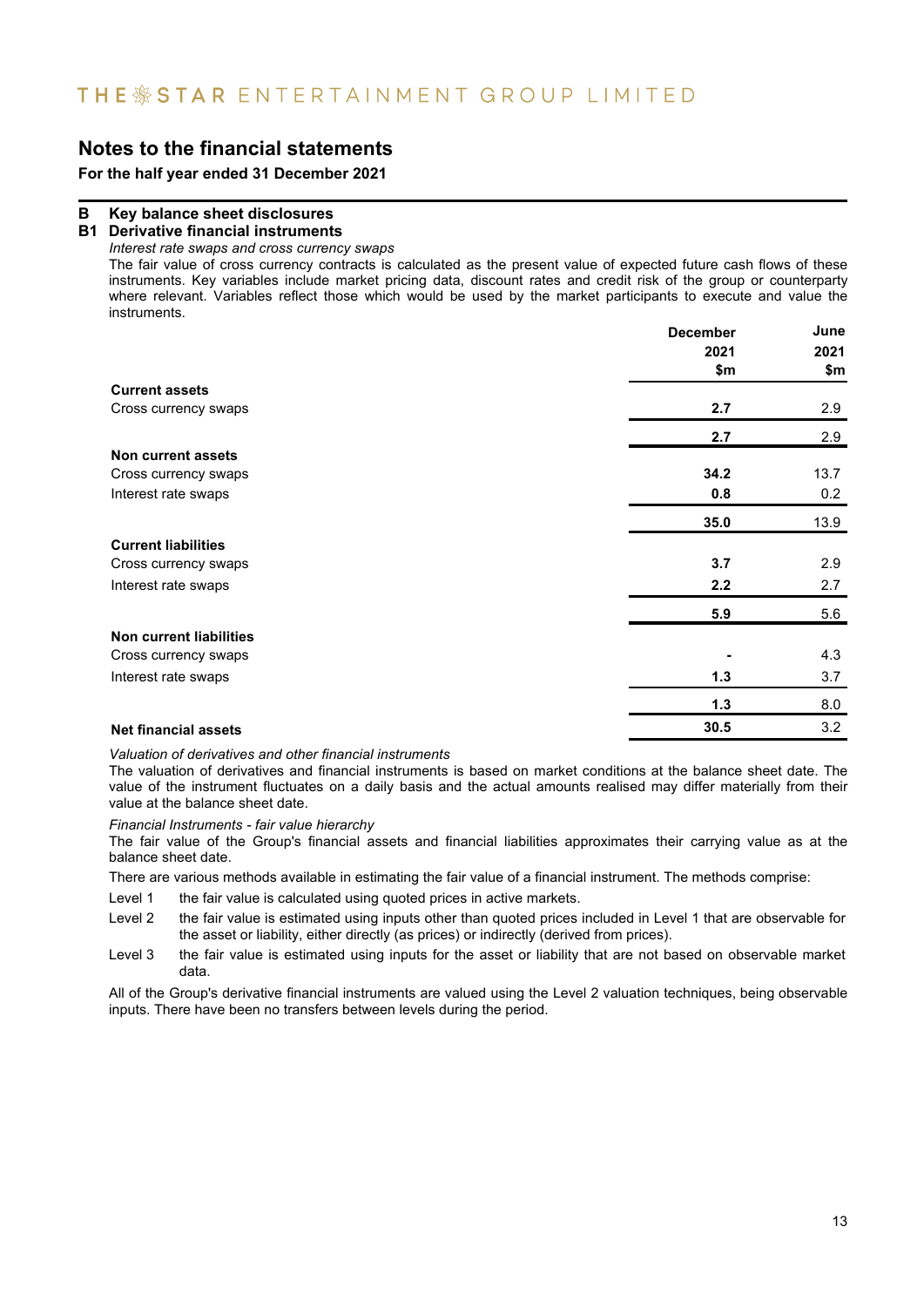**For the half year ended 31 December 2021**

### **B2 Share capital**

There is only one class of shares (ordinary shares) on issue. These ordinary shares entitle the holder to participate in dividends and proceeds on winding up of the Company, in proportion to the number and amounts paid on the shares held. On a show of hands, every holder of ordinary shares present at a meeting in person or by proxy, is entitled to one vote, and upon a poll each share is entitled to one vote. The Company does not have authorised capital nor par value in respect of its issued shares.

|                                                        | Share capital |                          | <b>Treasury shares</b> |        | Net outstanding |         |
|--------------------------------------------------------|---------------|--------------------------|------------------------|--------|-----------------|---------|
|                                                        | <b>Shares</b> | \$m                      | <b>Shares</b>          | \$m    | <b>Shares</b>   | \$m     |
| Opening balance 1 July 2021                            | 952,014,210   | 3,177.9                  | (5,525,183)            | (18.6) | 946,489,027     | 3,159.3 |
| Shares purchased for future employee share<br>programs |               | $\overline{\phantom{a}}$ | (464,958)              | (1.9)  | (464, 958)      | (1.9)   |
| Shares allocated to settle employee share<br>programs  |               | $\overline{\phantom{a}}$ | 3,900,491              | 13.1   | 3,900,491       | 13.1    |
| Closing balance 31 December 2021                       | 952,014,210   | 3,177.9                  | (2,089,650)            | (7.4)  | 949,924,560     | 3,170.5 |
| Opening balance 1 July 2020                            | 917,322,730   | 3,069.7                  | (5,318,135)            | (18.9) | 912,004,595     | 3,050.8 |
| Issue of share capital - 2 July 2020 a                 | 30,730,998    | 96.2                     |                        |        | 30,730,998      | 96.2    |
| Issue of share capital - 16 September 2020 b           | 3,960,482     | 12.0                     | (3,960,482)            | (12.0) |                 |         |
| Disposal of treasury shares                            |               | $\overline{\phantom{a}}$ | 3,717,053              | 11.7   | 3,717,053       | 11.7    |
| Shares allocated to settle employee share<br>programs  |               | -                        | 36.381                 | 0.6    | 36,381          | 0.6     |
| Closing balance 31 December 2020                       | 952,014,210   | 3,177.9                  | (5,525,183)            | (18.6) | 946,489,027     | 3,159.3 |

a On 2 July 2020, the Group issued 30,730,998 new shares to settle the FY2020 interim dividend. 23,881,021 shares were purchased by the underwriter in accordance with the dividend underwriting agreement and the balance went to existing shareholders participating in the DRP.

 $^{\rm b}$  On 16 September 2020, the Company issued 3,960,482 shares for allocation to short term incentive plan participants subject to a holding lock that ends on 15 September 2021. The shares were purchased by Pacific Custodians Pty Limited as trustee for The Star Entertainment Group Limited Employee Share Trust, a wholly controlled entity of the Company.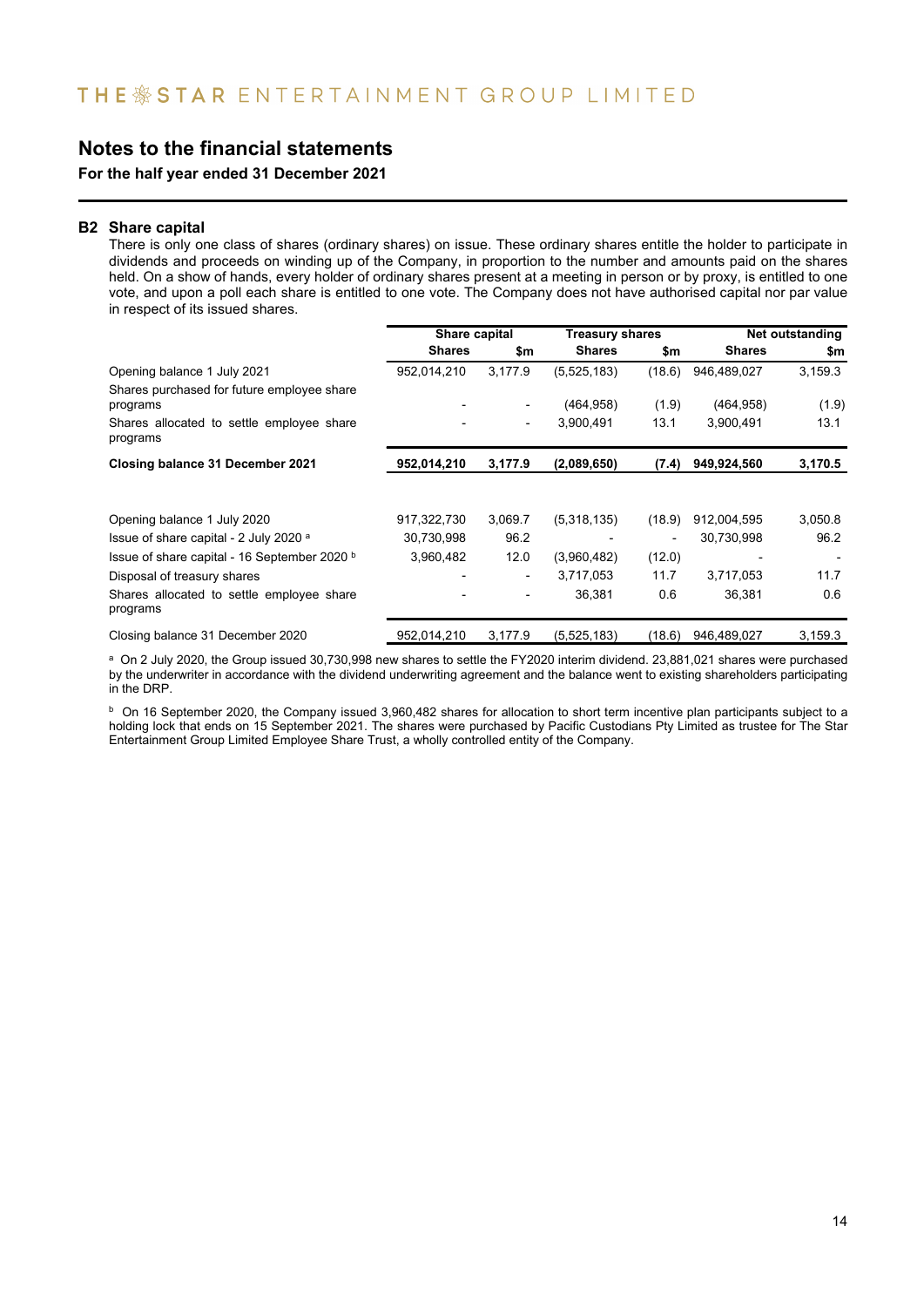## THE \* STAR ENTERTAINMENT GROUP LIMITED

### **Notes to the financial statements**

**For the half year ended 31 December 2021**

### **C Commitments, contingencies and subsequent events**

**C1 Commitments and contingent liabilities**

**Other commitments** <sup>a</sup>

|                                                   | <b>December</b> | June |
|---------------------------------------------------|-----------------|------|
|                                                   | 2021            | 2021 |
|                                                   | \$m             | \$m  |
| Not later than one year                           | 28.7            | 13.8 |
| Later than one year but not later than five years | 9.9             | 3.7  |
| Later than five years                             |                 |      |
|                                                   | 38.6            | 17.5 |

a Other commitments as at 31 December 2021 mainly include Sydney redevelopment projects including the Darling Hotel refurbishment and Gold Coast redevelopment projects.

The Group completed equity contributions to Destination Brisbane Consortium (*DBC*) to fund construction of the Integrated Resort, which is expected to open in 1H CY2023 (subject to various approvals). Remaining construction costs are to be funded out of committed project financing.

For Destination Gold Coast Consortium (*DGCC*), construction is underway on two towers at 31 December 2021. Equity contributions towards Tower 1 are complete, with remaining construction costs to be funded out of committed project financing. The Group has \$19.4 million of committed equity contributions towards Tower 2. Project financing for the remaining build costs is currently under negotiation.

### **C2 Contingent liabilities**

#### **AUSTRAC Enforcement Investigation**

As announced on 7 June 2021, the Company was informed by AUSTRAC's Regulatory Operations Team that it has identified potential serious non-compliance by The Star Pty Limited (*The Star Sydney*) with the Australian Anti-Money Laundering and Counter-Terrorism Financing Act 2006 (AML/CTF Act) and the Anti-Money Laundering and Counter-Terrorism Financing Rules Instrument 2007 (No.1) (*AML/CTF Rules*).

The potential non-compliance includes concerns regarding ongoing customer due diligence, adopting and maintaining an AML/CTF Program and compliance with Part A of that Program. These concerns have been identified in the course of a compliance assessment which was commenced by AUSTRAC in September 2019. The compliance assessment focused on The Star Sydney's management of customers identified as high risk and politically exposed persons. The matter has been referred to AUSTRAC's Enforcement Team, who will conduct an enforcement investigation.

As announced on 14 January 2022, the Group has subsequently been advised by AUSTRAC that it has expanded the scope of its investigation to other entities within the Group. AUSTRAC advised that it will request information and documents from the Group as part of its investigation. AUSTRAC also advised that it has not made a decision regarding the appropriate regulatory response that it may apply to the Group, including whether or not enforcement action will be taken.

The Group takes its anti-money laundering obligations very seriously and will continue to fully co-operate with AUSTRAC in relation to its requests for information and documents and the investigation. While there is a prospect that AUSTRAC may take enforcement action, whether it will remains uncertain, as does the type of that enforcement action, including whether a financial penalty is involved.

The Group has no other contingent liabilities other than those disclosed in these interim financial statements.

#### **Legal challenges**

There are outstanding legal actions between the Company and its controlled entities and third parties as at 31 December 2021. The Group has notified its insurance carrier of all relevant litigation and believes that any damages (other than exemplary damages) that may be awarded against the Group, in addition to its costs incurred in connection with the action, will be covered by its insurance policies where such policies are in place. Where there are no policies in place, provisions are made for known obligations where the existence of a liability is probable and can be reasonably quantified. As the outcomes of these actions remain uncertain, contingent liabilities exist for possible amounts eventually payable that are in excess of the amounts covered for by the insurance policies in place or of the amounts provided for.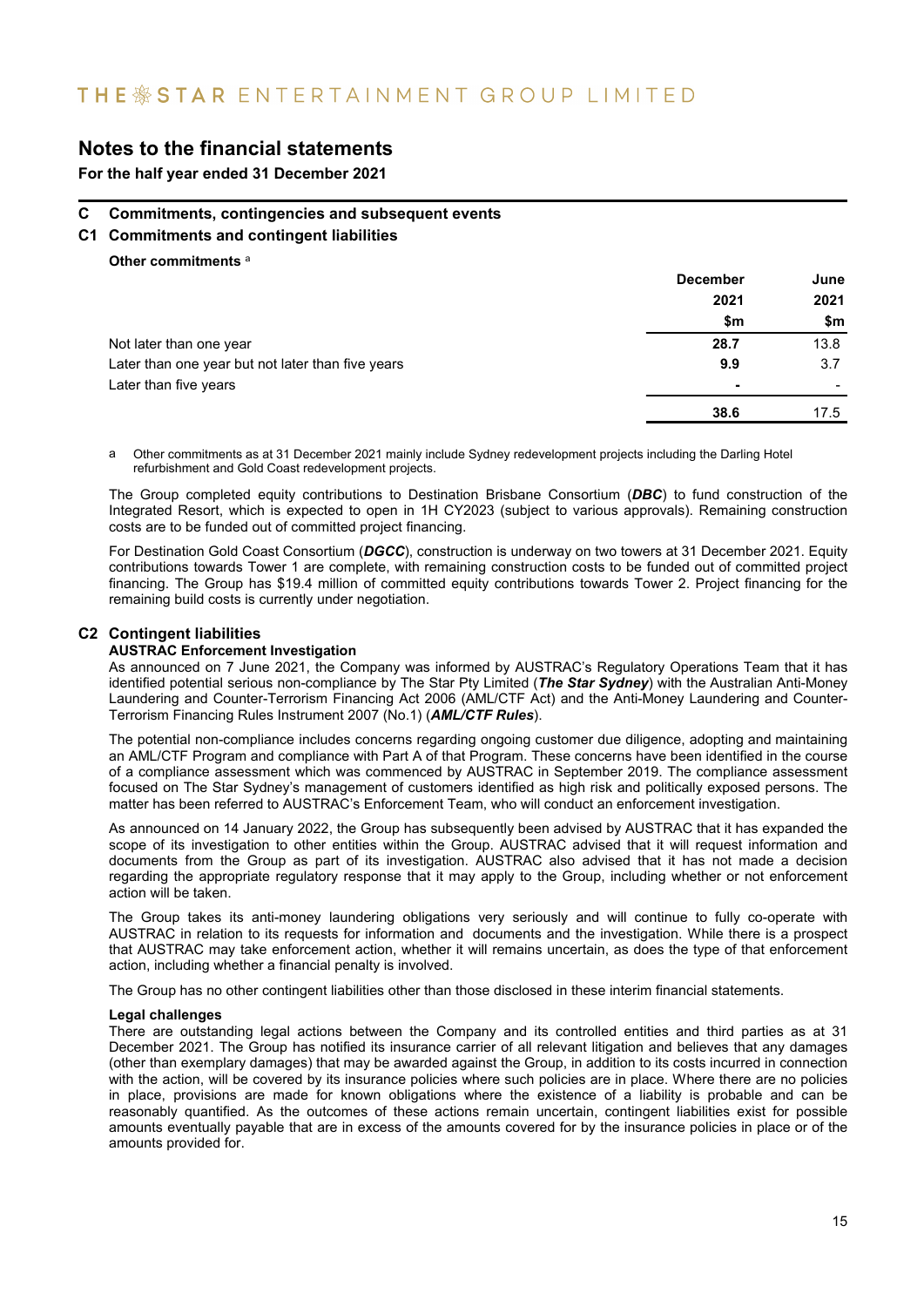**For the half year ended 31 December 2021**

#### **C3 Subsequent events**

Other than those events disclosed in the Directors' Report or elsewhere in these interim financial statements, there have been no other significant events occurring after the balance sheet date and up to the date of this report, which may materially affect either the Group's operations or results of those operations or the Group's state of affairs.

### **C4 Other matters**

### **Independent Liquor & Gaming Authority Review**

As announced on 14 September 2021, the Group was advised by the Independent Liquor & Gaming Authority (*ILGA*) that Mr Adam Bell SC is undertaking the next regular review of The Star Sydney's casino operations in accordance with the Casino Control Act 1992 (NSW).

On 19 October 2021, ILGA advised, following advice from Mr Bell, that the review would include public hearings on matters including but not limited to the Group's maintenance and administration of systems to counter money laundering and infiltration by organised crime.

The public hearings are expected to commence in March 2022. The publicly available report is expected to be provided to ILGA by 30 June 2022. The terms of reference for the review are publicly available on the NSW Government Liquor & Gaming website at www.liquorandgaming.nsw.gov.au.

#### **GST Amended Assessments**

On 11 August 2021 the Group received amended assessments from the Australian Taxation Office (*ATO*) in respect of a dispute for the period October 2013 to August 2017 (inclusive) in relation to the GST treatment of rebates paid to junket operators for The Star Pty Limited. The total in dispute for this period is approximately \$105.5 million (primary tax of \$81.9 million and interest of \$26.3 million). During 1H FY2022 the Group paid \$40.9 million as a deposit to the ATO during the dispute process. The deposit is held as a current other asset on the balance sheet.

On 6 September 2021 the Group filed an application for judicial review with the Federal Court in relation to the interest assessment and on 5 October 2021 lodged an objection against the primary assessments with the ATO.

The Group considers that it has paid the correct amount of tax and will pursue all available avenues of objection (including, if necessary, court proceedings) to the amended assessments.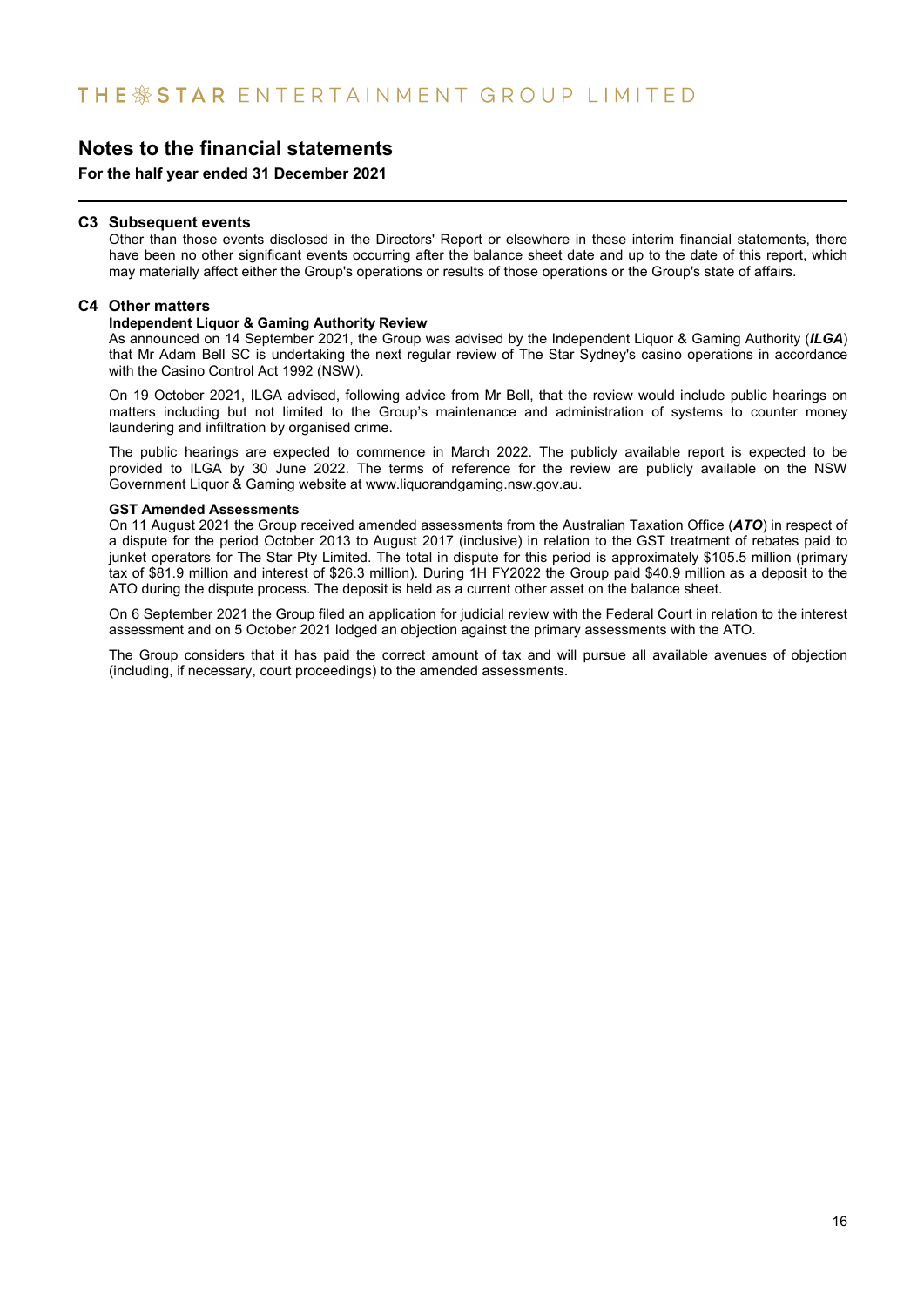**For the half year ended 31 December 2021**

### **D Group structure**

#### **D1 Related party disclosure Investments in controlled entities**

The interim financial statements incorporate the assets, liabilities and results of the Company's controlled entities in accordance with the accounting policy described in the Financial Report for the year ended 30 June 2021. The financial years of all controlled entities are the same as that of the Company with the exception of The Star Entertainment (Macau) Limited which has a 31 December financial year end.

#### **D2 Investment in associate and joint venture entities**

Set out below are the investments of the Group as at 31 December 2021 which, in the opinion of the Directors, are material to the Group. The entities listed below have share capital consisting solely of ordinary shares, which are held by the Group. The country of incorporation is also their principal place of business, and the proportion of ownership interest is the same as the proportion of voting rights held.

| For the half year ended 31 December 2021<br>Name of entity            | Country of<br>incorporation | $%$ of<br>ownership | Nature of<br>ownership | <b>Measurement</b><br>method | Carrying<br>amount<br>\$m |
|-----------------------------------------------------------------------|-----------------------------|---------------------|------------------------|------------------------------|---------------------------|
| <b>Material</b>                                                       |                             |                     |                        |                              |                           |
| Destination Brisbane Consortium Integrated<br>Resort Holdings Pty Ltd | Australia                   | 50                  | Associate              | Equity method                | 540.0                     |
| Destination Gold Coast Consortium Pty Ltd                             | Australia                   | 33.3                | Joint venture          | Equity method                | 40.3                      |
| Destination Gold Coast Investments Pty Ltd                            | Australia                   | 50                  | Joint venture          | Equity method                | 34.5                      |
| Non material                                                          |                             |                     |                        |                              |                           |
| Festival Car Park Pty Ltd                                             | Australia                   | 50                  | Joint venture          | Equity method                | 14.3                      |
| Destination Sydney Consortium Investments<br>Pty Ltd                  | Australia                   | 50                  | Joint venture          | Equity method                | 7.1                       |
| Total equity accounted investments                                    |                             |                     |                        |                              | 636.2                     |

The carrying amount of the equity-accounted investments has changed in the six months to 31 December 2021, as follows:

|                                                                          | <b>Balance at 1</b><br><b>July 2021</b> | Net                      | Profit/(loss)<br>movement for the period | <b>Distributions</b>     | <b>Balance at 31</b><br>December 2021 |
|--------------------------------------------------------------------------|-----------------------------------------|--------------------------|------------------------------------------|--------------------------|---------------------------------------|
| Name of entity                                                           | \$m                                     | \$m                      | \$m                                      | \$m                      | \$m                                   |
| Brisbane Consortium Integrated<br>Destination<br>Resort Holdings Pty Ltd | 543.9                                   | ۰                        | (3.9)                                    | -                        | 540.0                                 |
| Destination Gold Coast Consortium Pty Ltd                                | 30.4                                    | 10.1                     | (0.2)                                    | $\overline{\phantom{0}}$ | 40.3                                  |
| Destination Gold Coast Investments Pty Ltd                               | 35.9                                    | $\overline{\phantom{0}}$ | (1.4)                                    | $\overline{\phantom{0}}$ | 34.5                                  |
| Festival Car Park Pty Ltd                                                | 14.0                                    | $\overline{\phantom{0}}$ | 0.3                                      | $\overline{\phantom{0}}$ | 14.3                                  |
| Destination Sydney Consortium Investments<br>Pty Ltd                     | 7.5                                     | 1.0                      | (1.4)                                    | $\overline{\phantom{0}}$ | 7.1                                   |
|                                                                          | 631.7                                   | 11.1                     | (6.6)                                    |                          | 636.2                                 |

#### **Commitments and contingent liabilities**

DBC has current capital commitments of approximately \$0.8 billion (31 December 2020: \$1.6 billion) to fund the construction of the Integrated Resort, which is expected to open in 1H CY2023 (subject to various approvals).

DGCC has current capital commitments of \$436.0 million (31 December 2020: \$148.0 million) in relation to the two towers. Committed spend is to be funded out of a combination of project level debt facilities and equity.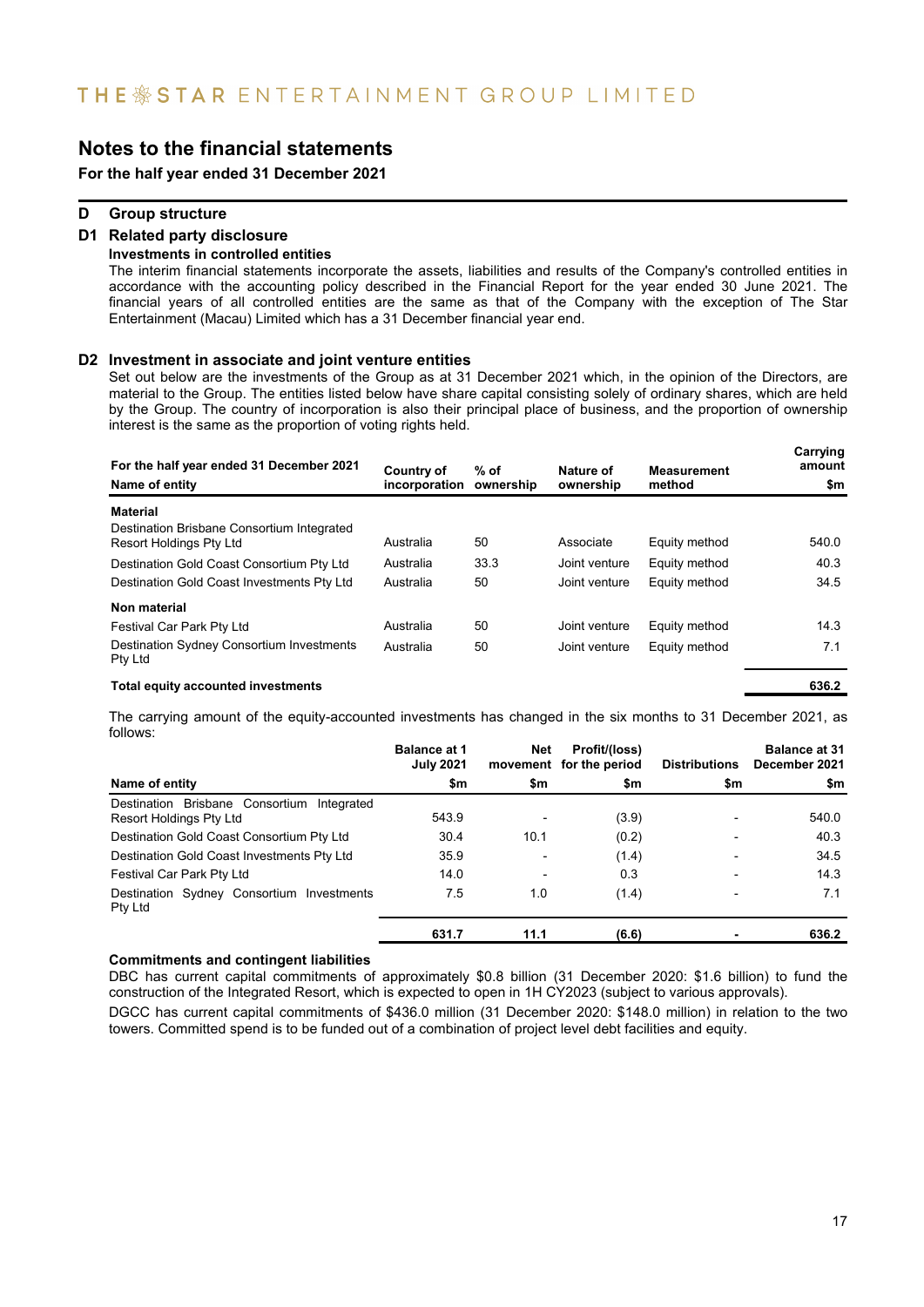### **For the half year ended 31 December 2021**

### **E Accounting policies and corporate information**

### **Corporate Information**

The Star Entertainment Group Limited (the *Company*) is a company incorporated and domiciled in Australia. The Financial Report of the Company for the half year ended 31 December 2021 comprises the Company and its controlled entities (collectively referred to as the *Group*). The Company's registered office is Level 3, 159 William Street, Brisbane QLD 4000.

The Company is of the kind specified in Australian Securities and Investments Commission (ASIC) Instrument 2016/191. In accordance with that Instrument, amounts in the Interim Financial Report and the Directors' Report have been rounded to the nearest hundred thousand dollars, unless specifically stated to be otherwise. All amounts are in Australian dollars (\$). The Company is a for profit organisation.

The Interim Financial Report was authorised for issue by the Directors on 17 February 2022.

#### **Basis of preparation of the interim report**

The principal accounting policies adopted in the preparation of this interim Financial Report are consistent with those applied in the annual Financial Report for the year ended 30 June 2021.

The interim financial statements for the six months ended 31 December 2021 have been prepared in accordance with the Australian Accounting Standards Board (AASB) 134 Interim Financial Reporting.

The Interim Financial Report does not include all the notes of the type normally included in an annual Financial Report. Accordingly, this report is to be read in conjunction with the audited Financial Report for the year ended 30 June 2021, and any public announcements made by the Company during the interim reporting period in accordance with its continuous disclosure obligations under ASX listing rules.

#### **Going concern**

The interim financial statements have been prepared and approved by the Directors on a going concern basis. At 31 December 2021, the Group has a net asset position of \$3,551.7 million (2020: \$3,600.6 million). For the half year, the Group generated a loss after tax of \$74.2 million (2020: profit after tax of \$49.7 million) and a net increase in cash of \$32.9 million (2020: \$22.5 million). The loss after tax is a consequence of the extended property closure in Sydney from 26 June to 11 October 2021. Both Queensland properties were also disrupted, with closures of up to twelve days and other COVID-19 operating restrictions imposed during the half.

While COVID-19 is expected to have an ongoing impact on the Group's operations and results, it remains unclear to what extent. Current forecasts incorporate the existing Government roadmap for managing the COVID-19 Omicron variant, after which operations are expected to gradually improve to more normal levels by 30 June 2022. Whilst a significant new COVID-19 event could materially impact the Group's operations and ability to continue as a going concern, the likelihood of this is considered remote given the mitigating actions available to the Group. This is further supported by the continuing improvement of the tools available to both the Government and Group to manage the impact of a new variant, including vaccinations, operating restrictions and spatial distancing.

The financial report does not include any adjustments relating to the recoverability and classification of recorded asset amounts or to the amounts and classification of liabilities that might be necessary should the entity not continue as a going concern. The Directors have taken the following matters into consideration in forming a view that the going concern basis of accounting is appropriate, amongst other matters:

- The Group has cash on hand and on deposit of \$100.8 million at 31 December 2021;
- The Group has \$419 million available facility capacity, of which \$344 million has maturities beyond 12 months;
- Forecast operating cashflows for the next 12 months support operations which will generate operating cash flows to cover committed investing activities;
- The Group has entered into an agreement for sale of an interest in the Treasury Brisbane assets (subject to Government approval). Execution of the new deal, which could happen as early as 2H FY2022, may deliver up to \$170 million of additional funding; and
- The Group secured full covenant waivers at 31 December 2021 and covenant amendments at 30 June 2022. Based on current forecasts, the Group expects to satisfy amended covenants at 30 June 2022 and covenants at 31 December 2022. This demonstrates the Group's ability to successfully negotiate waivers and amendments during the impact of COVID-19 to date.

Based on the above, the Directors are satisfied that sufficient cashflows will be generated such that the Group will be able to meet its liabilities, as and when they fall due, over the next twelve months.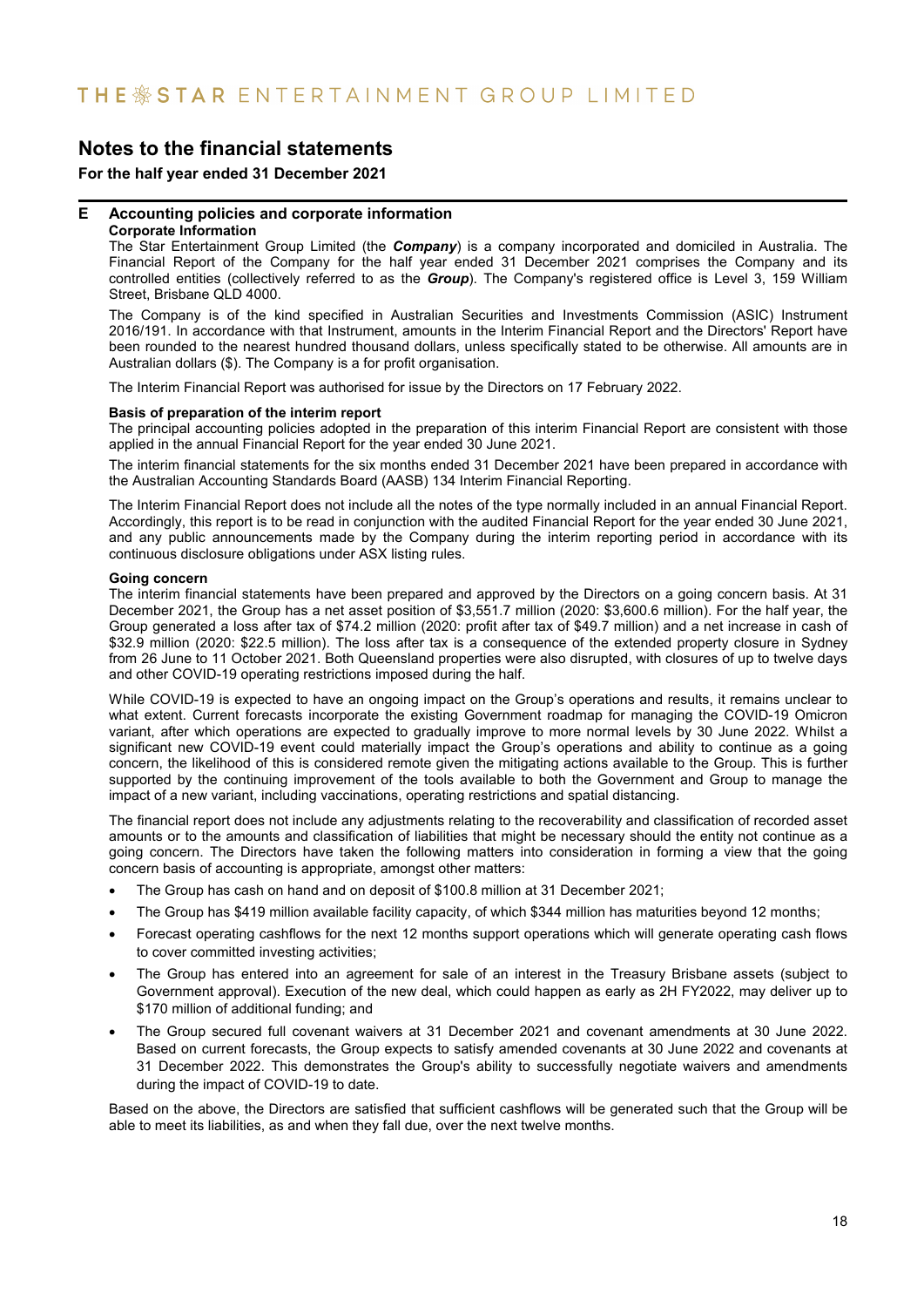### **For the half year ended 31 December 2021**

#### **Significant accounting judgements, estimates and assumptions**

Preparation of the interim financial statements, in conformity with Australian Accounting Standards and International Financial Reporting Standards (*IFRS*) requires management to make judgements, estimates and assumptions that affect the reported amounts of assets and liabilities and the disclosure of contingent liabilities at the date of the interim financial statements and the reported amounts of revenues and expenses during the reporting period.

The fair value of the Group's financial assets and financial liabilities approximates their carrying value as at the balance sheet date.

In the process of applying the Group's accounting policies, management has made the following judgements, which have the most significant effect on the amounts recognised in the interim financial statements:

- Going concern (refer note above);
- Asset useful lives and residual values;
- Asset held for sale;
- Impairment of assets;
- Valuation of derivatives and other financial instruments (refer note B1);
- Impairment of trade receivables;
- Significant items (refer note A5); and
- Provisions.

Uncertainty about these assumptions and estimates could result in outcomes that require a material adjustment to the carrying amount of the asset or liability in future periods.

### **Changes in accounting policies and disclosures**

The Group has adopted the following new accounting standards, which became applicable from 1 July 2021:

**Reference Title**

AASB 7 Amendments to AASB 7: Interest Rate Benchmark Reform - Phase 2

#### **Amendments to AASB 7: Interest Rate Benchmark Reform - Phase 2**

The amendments to AASB 7 Financial Instruments provide temporary reliefs which address the financial reporting effects when an interbank offered rate (*IBOR*) is replaced with an alternative nearly risk-free interest rate (*RFR*). The amendments include the following practical expedients:

- A practical expedient to require contractual changes, or changes to cash flows that are directly required by the reform, to be treated as changes to a floating interest rate, equivalent to a movement in a market rate of interest;
- Permit changes required by IBOR reform to be made to hedge designations and hedge documentation without the hedging relationship being discontinued; and
- Provide temporary relief to entities from having to meet the separately identifiable requirement when an RFR instrument is designated as a hedge of a risk component.

These amendments had no impact on the interim financial statements of the Group as it does not have any interest rate hedge relationships affected by the interest rate benchmark reforms.

#### **Standards and amendments issued but not yet effective**

The Group has not applied Australian Accounting Standards and IFRS that were issued or amended but not yet effective. The Standards are:

| <b>Reference</b> | <b>Title</b>                                                                                                                                                   | <b>Application date</b> |
|------------------|----------------------------------------------------------------------------------------------------------------------------------------------------------------|-------------------------|
| AASB 3           | Amendments to AASB 3 Business Combinations                                                                                                                     | 1 January 2022          |
| AASB 16          | Amendments to AASB 16 Leases                                                                                                                                   | 1 January 2022          |
| AASB 37          | Amendments to AASB 37 Provisions, Contingent Liabilities & Contingent Assets                                                                                   | 1 January 2022          |
| AASB 2020-1      | Amendments to Australian Accounting Standards - Classification of Liabilities as<br>Current or Non-current                                                     | 1 January 2023          |
|                  | AASB 2015-2 Amendments to Australian Accounting Standards - Disclosure of Accounting<br>Policies and Definition of Accounting Estimates                        | 1 January 2023          |
|                  | AASB 2021-5 Amendments to Australian Accounting Standards - Deferred Tax related to Assets 1 January 2023<br>and Liabilities arising from a Single Transaction |                         |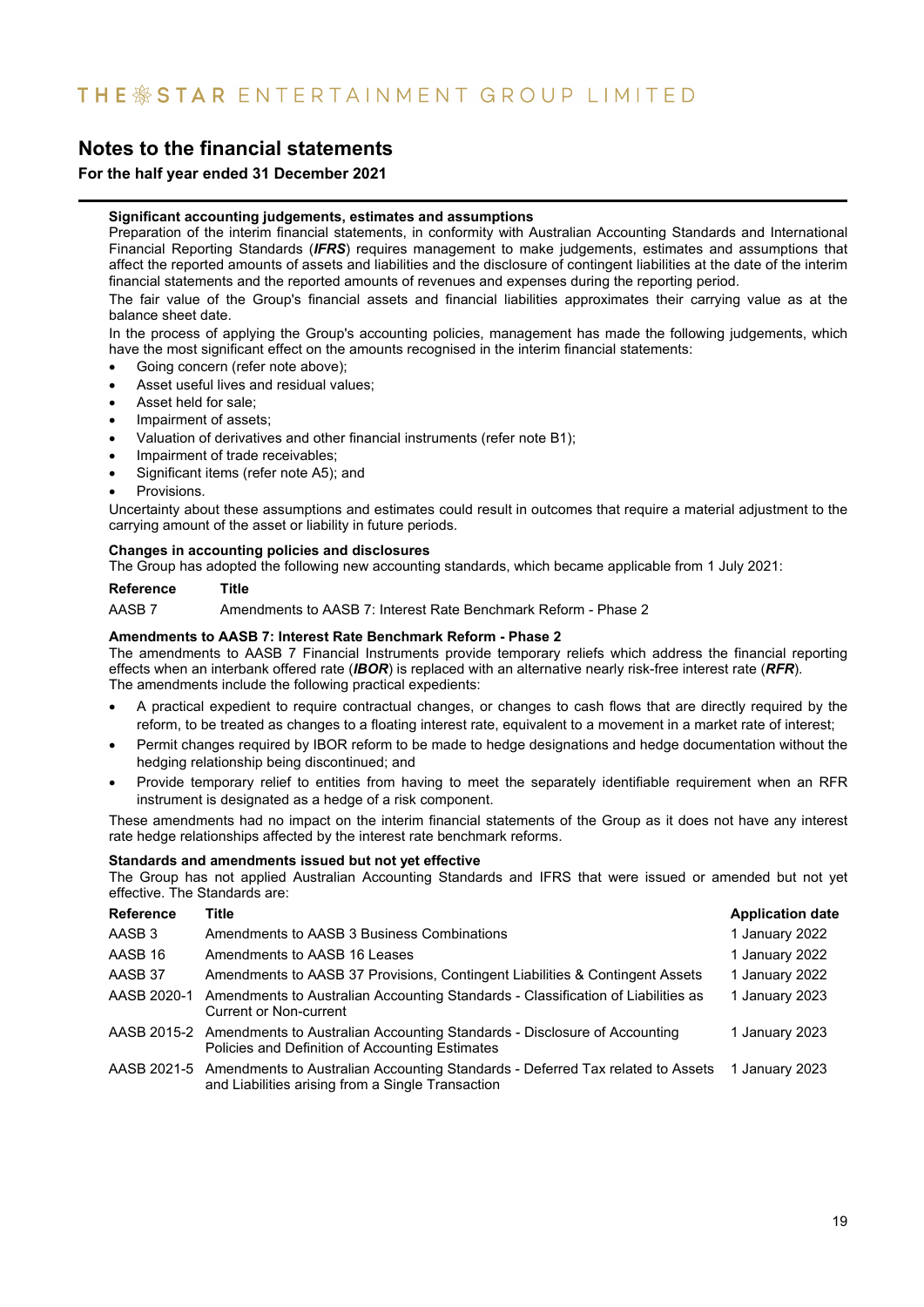**For the half year ended 31 December 2021**

#### **Impact of prior year restatement**

#### **Software-as-a-Service**

In April 2021, the IFRS Interpretations Committee (IFRIC) published an agenda decision for configuration and customisation costs incurred related to a Software as a Service (*SaaS*) arrangement. The Group changed its accounting policy in relation to configuration and customisation costs incurred in implementing SaaS arrangements at 30 June 2021. Due to the timing of the agenda decision the 31 December 2020 interim financial statements did not incorporate the new policy. Consequently, the consolidated income statement comparatives for 31 December 2020 have been restated in accordance with Australian Accounting Standard AASB 108 *Accounting Policies, Changes in Accounting Estimates and Errors*.

The impact of the restatement was to increase employment costs and other expenses by \$2.0 million and \$1.5 million respectively, and decrease depreciation, amortisation and impairment and income tax expense by \$1.4 million and \$0.6 million respectively.

#### **Wage compliance underpayments**

The Group announced to the ASX it had identified the underpayment of wages to certain current and former salaried team members. The underpayment has been identified through a six-year retrospective wage review of salaried team members underpinned by modern awards. In some cases, team members were found to not be 'better off overall' as the annual salary was not sufficient to compensate the team member for their equivalent award entitlements such as overtime and penalty rates.

While this review is ongoing, based on preliminary analysis, the Group has determined a liability of \$13.2 million was required at 30 June 2020. The liability includes estimated back payments, interest, and superannuation contributions, where applicable.

The impact of the restatement on the profit before income tax for the half year ended 31 December 2021 is 'nil' with the remaining amount recorded in retained earnings as a prior period restatement in accordance with Australian Accounting Standard AASB 108 *Accounting Policies, Changes in Accounting Estimates and Errors*.

The impact of the restatement on the balance sheet is an increase in trade and other payables of \$13.2 million and a decrease in deferred tax liabilities and retained earnings of \$4.0 million and \$9.2 million retrospectively at 30 June 2021.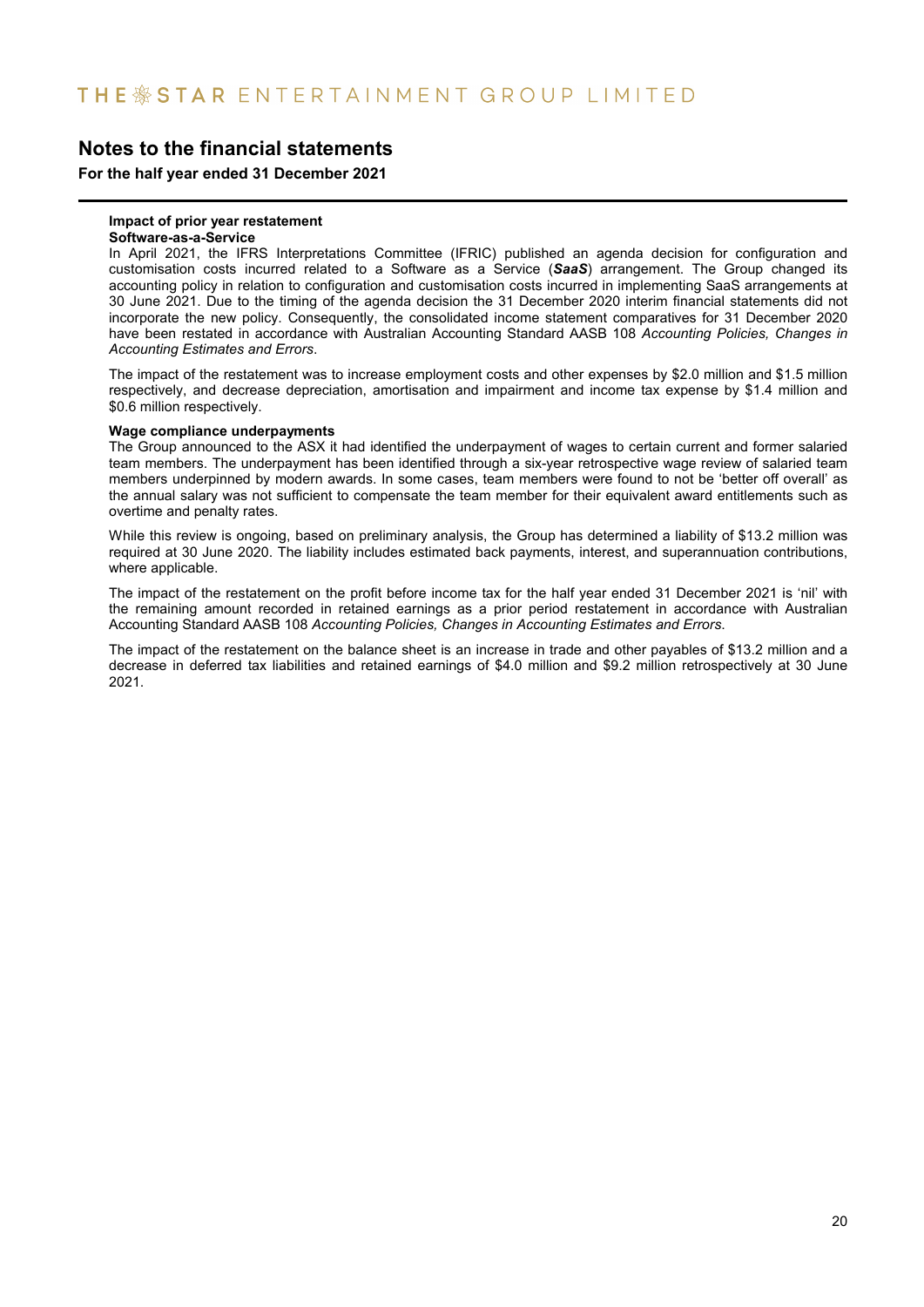# THE \*STAR ENTERTAINMENT GROUP LIMITED

## **Directors' Declaration**

In the opinion of the Directors of The Star Entertainment Group Limited (the *Company*):

- (a) the interim financial statements and notes of the Group are in accordance with the *Corporations Act 2001*, including:
	- (i) giving a true and fair view of the Group's consolidated financial position as at 31 December 2021 and of its performance for the half year ended on that date; and
	- (ii) complying with the Accounting Standard AASB 134 Interim Financial Reporting and the *Corporations Regulations 2001*; and
- (b) there are reasonable grounds to believe that the Company will be able to pay its debts as and when they become due and payable.

Signed in accordance with a resolution of Directors.

ohrdrall

**John O'Neill AO** Chairman Sydney 17 February 2022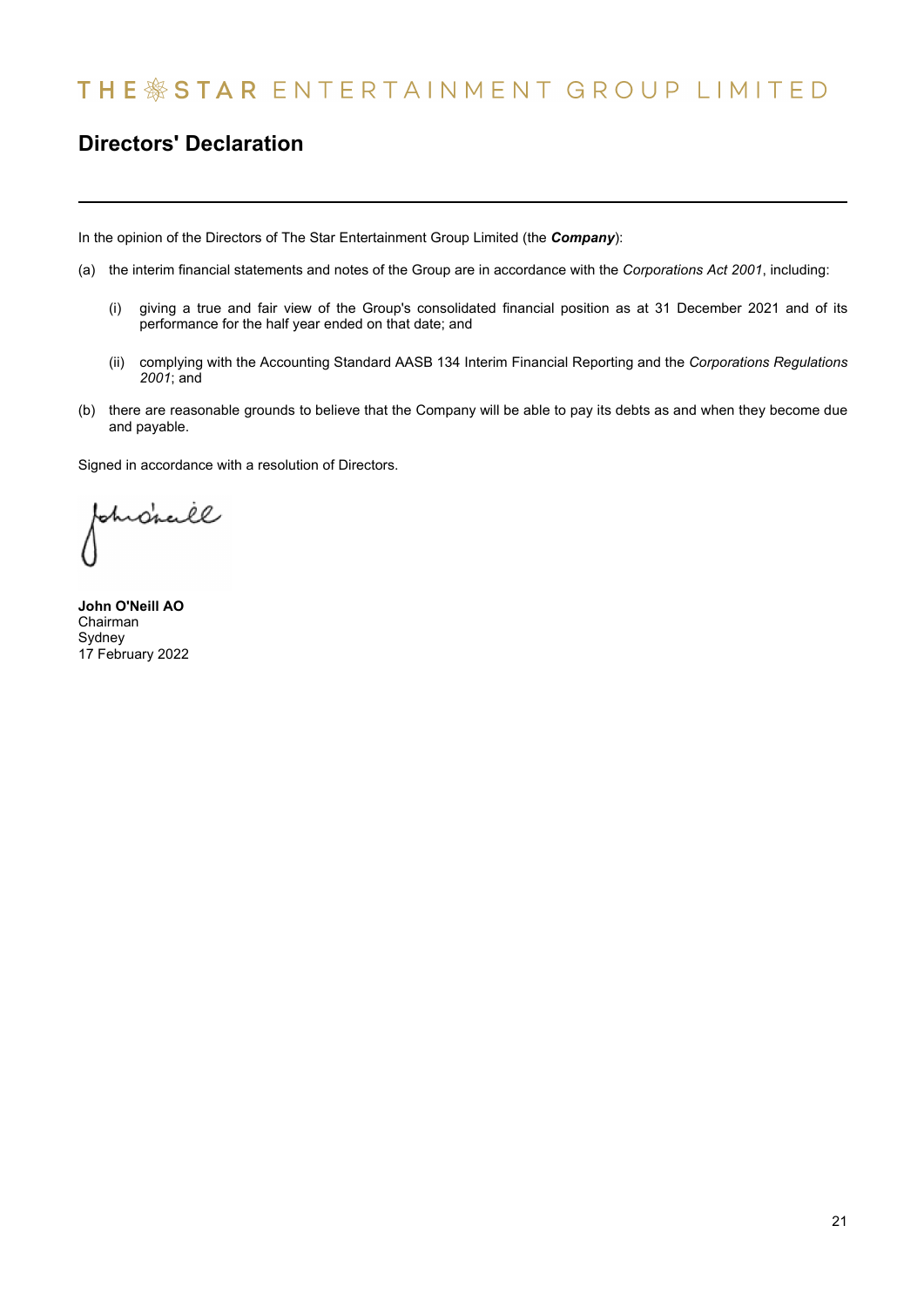

Ernst & Young 200 George Street Sydney NSW 2000 Australia GPO Box 2646 Sydney NSW 2001 Tel: +61 2 9248 5555 Fax: +61 2 9248 5959 ey.com/au

### **Independent Auditor's Review Report to the Members of The Star Entertainment Group Limited**

### Conclusion

We have reviewed the accompanying half-year financial report of The Star Entertainment Group Limited (the Company) and its subsidiaries (collectively the Group), which comprises the consolidated balance sheet as at 31 December 2021, the consolidated income statement, consolidated statement of changes in equity and consolidated statement of cash flows for the half-year ended on that date, notes comprising a summary of significant accounting policies and other explanatory information, and the directors' declaration.

Based on our review, which is not an audit, we have not become aware of any matter that makes us believe that the half year financial report of the Group does not comply with the *Corporations Act 2001*, including:

- a) Giving a true and fair view of the consolidated financial position of the Group as at 31 December 2021 and of its consolidated financial performance for the half-year ended on that date; and
- b) Complying with Accounting Standard AASB 134 *Interim Financial Reporting* and the *Corporations Regulations 2001*.

### Basis for Conclusion

We conducted our review in accordance with ASRE 2410 *Review of a Financial Report Performed by the Independent Auditor of the Entity* (ASRE 2410). Our responsibilities are further described in the *Auditors Responsibilities for the Review of the HalfYear Financial Report* section of our report. We are independent of the Group in accordance with the auditor independence requirements of the *Corporations Act 2001* and the ethical requirements of the Accounting Professional and Ethical Standards Boards APES 110 *Code of Ethics for Professional Accountants* (*including Independence Standards)* (the Code) that are relevant to our audit of the annual financial report in Australia. We have also fulfilled our other ethical responsibilities in accordance with the Code.

### Directors' Responsibilities for the Half-Year Financial Report

The directors of the Company are responsible for the preparation of the half-year financial report that gives a true and fair view in accordance with Australian Accounting Standards and the *Corporations Act 2001* and for such internal control as the directors determine is necessary to enable the preparation of the half-year financial report that gives a true and fair view and is free from material misstatement, whether due to fraud or error.

### Auditors Responsibilit**ies for the Review of the HalfYear Financial Report**

Our responsibility is to express a conclusion on the half-year financial report based on our review. ASRE 2410 requires us to conclude whether we have become aware of any matter that makes us believe that the half year financial report is not in accordance with the *Corporations Act 2001* including giving a true and fair view of the Group's financial position as at 31 December 2021 and its performance for the half year ended on that date, and complying with Accounting Standard AASB 134 *Interim Financial Reporting* and the *Corporations Regulations 2001*.